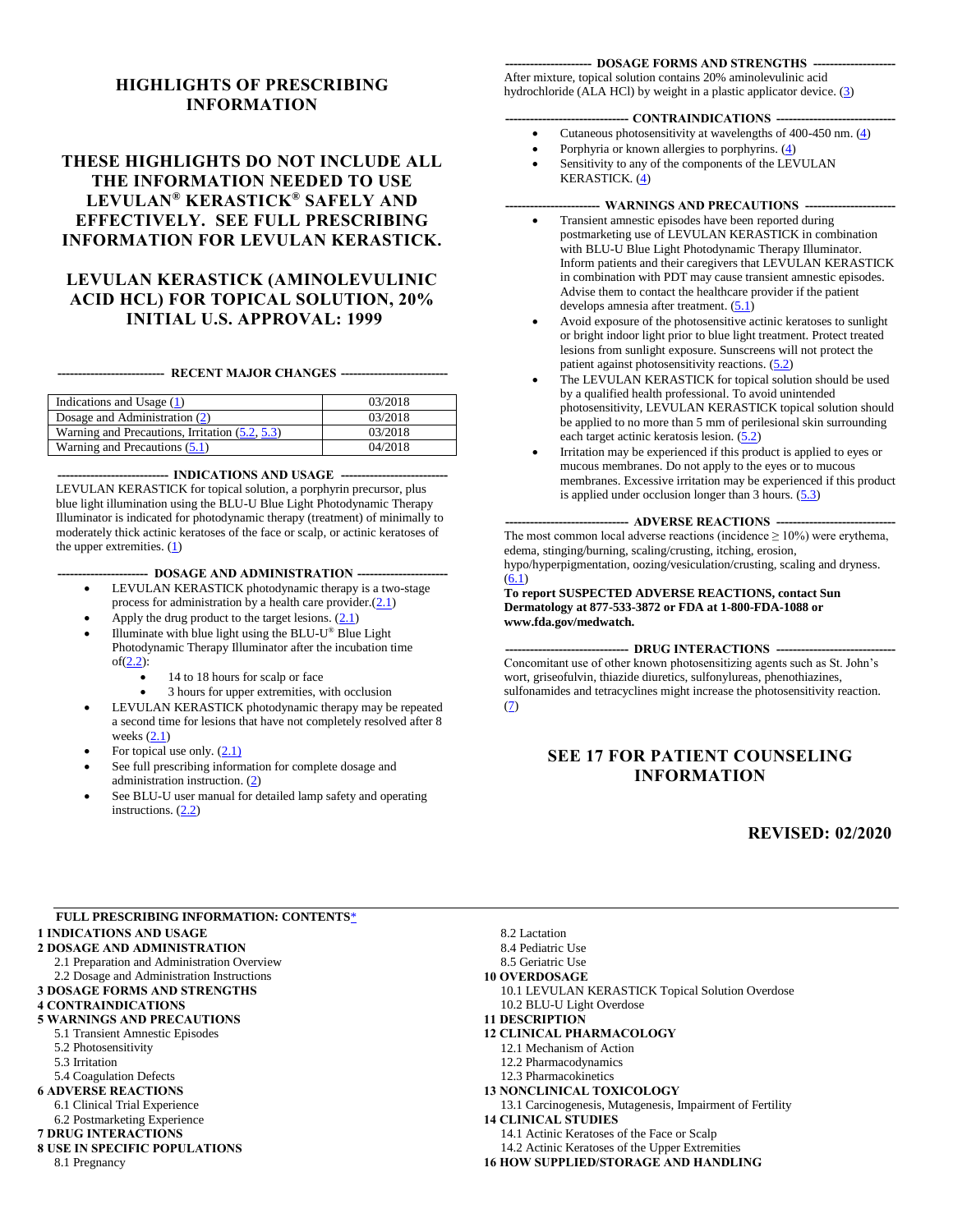[\\*S](#page-0-0)ections or subsections omitted from the full prescribing information are not listed.

### <span id="page-1-3"></span>**FULL PRESCRIBING INFORMATION**

### <span id="page-1-0"></span>**1 INDICATIONS AND USAGE**

The LEVULAN KERASTICK for topical solution plus blue light illumination using the BLU-U Blue Light Photodynamic Therapy Illuminator is indicated for the treatment of minimally to moderately thick actinic keratoses of the face, scalp, or upper extremities.

## <span id="page-1-1"></span>**2 DOSAGE AND ADMINISTRATION**

#### <span id="page-1-2"></span>**2.1 Preparation and Administration Overview**

After mixing, the LEVULAN KERASTICK topical solution 20% is intended for direct application to individual lesions diagnosed as actinic keratoses and not to perilesional skin. This product is not intended for application by patients or unqualified medical personnel. Application should involve lesions on the scalp, face or upper extremities; multiple lesions can be treated within a treatment region, but multiple treatment regions should not be treated simultaneously.

The recommended treatment frequency is: one application of the LEVULAN KERASTICK topical solution and one dose of illumination per treatment region per 8-week treatment session. Each individual LEVULAN KERASTICK applicator should be used for only one patient.

LEVULAN KERASTICK photodynamic therapy for actinic keratoses is a two-stage process involving application of the LEVULAN KERASTICK topical solution to the target lesions and then illumination with blue light using the BLU-U Blue Light Photodynamic Therapy Illuminator after 3 hours for upper extremity lesions or after 14-18 hours for face or scalp lesions.

#### **TABLE 1 Schedule for LEVULAN KERASTICK Photodynamic Therapy**

| <b>LEVULAN KERASTICK topical</b> | Time window <sup>1</sup> for Blue Light | Time window <sup>2</sup> for Blue Light   |
|----------------------------------|-----------------------------------------|-------------------------------------------|
| solution application             | <b>Illumination for face or scalp</b>   | <b>Illumination for upper extremities</b> |
| 6 am                             | 8 pm to Midnight                        | 9 am                                      |
| 7 am                             | 9 pm to 1 am                            | 10 <sub>am</sub>                          |
| 8 am                             | 10 pm to 2 am                           | $11$ am                                   |
| 9 am                             | 11 pm to 3 am                           | 12 Noon                                   |
| 10 <sub>am</sub>                 | Midnight to 4 am                        | $1 \text{ pm}$                            |
| $11$ am                          | 1 am to 5 am                            | $2 \text{ pm}$                            |
| 12 pm                            | 2 am to 6 am                            | 3 pm                                      |
| $1 \text{ pm}$                   | 3 am to 7 am                            | 4 pm                                      |
| $2 \text{ pm}$                   | 4 am to 8 am                            | 5 pm                                      |
| 3 pm                             | 5 am to 9 am                            | 6 pm                                      |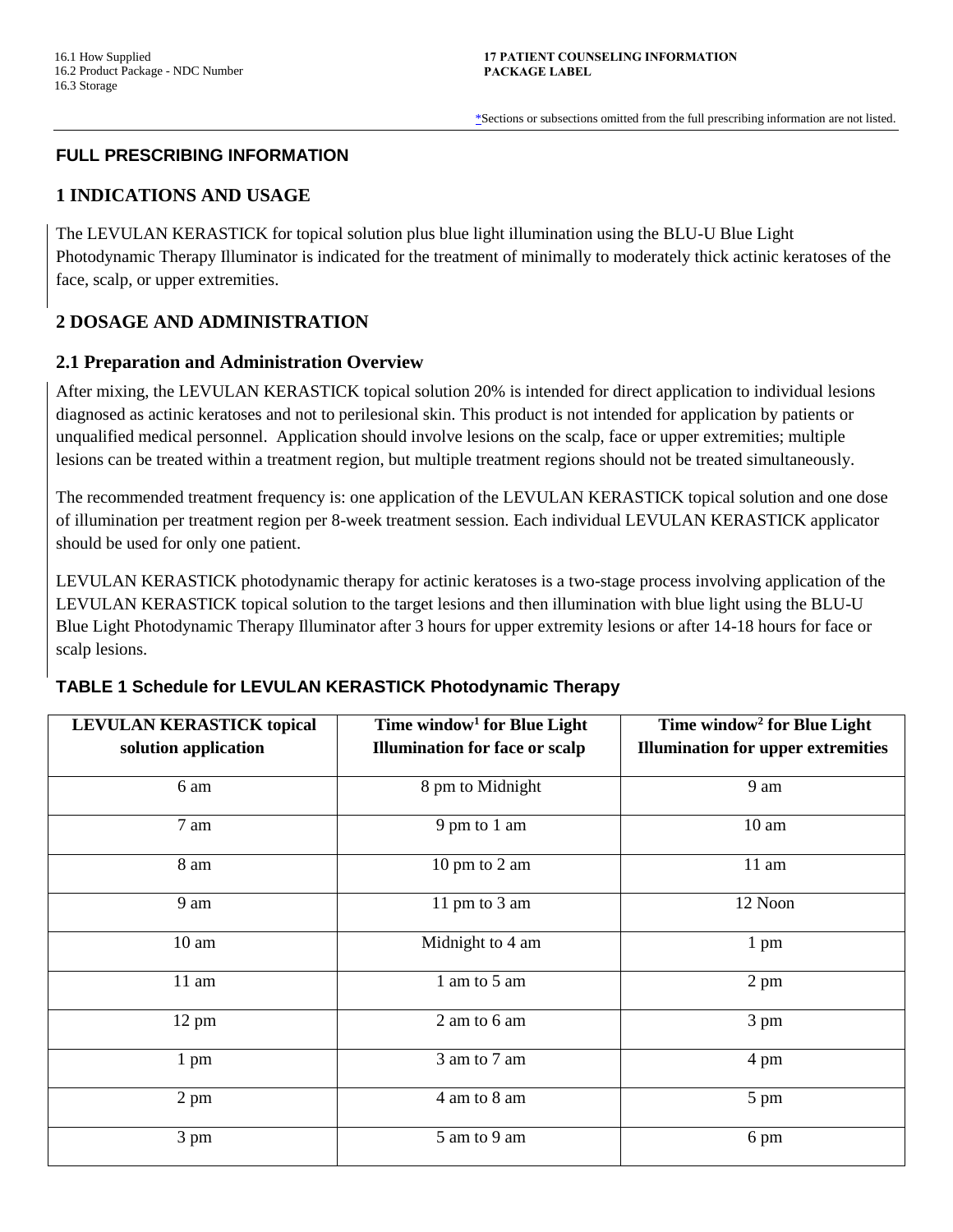| 4 pm            | 6 am to 10 am | 7 pm            |
|-----------------|---------------|-----------------|
| 5 pm            | 7 am to 11 am | 8 pm            |
| 6 pm            | 8 am to Noon  | 9 pm            |
| 7 pm            | 9 am to 1 pm  | $10 \text{ pm}$ |
| 8 pm            | 10 am to 2 pm | $11 \text{ pm}$ |
| 9 pm            | 11 am to 3 pm | 12 Midnight     |
| $10 \text{ pm}$ | Noon to 4 pm  | 1 am            |

1 The incubation time is 14-18 hours for actinic keratosis lesions on the face or scalp.

<sup>2</sup> The incubation time is 3 hours for actinic keratosis lesions on the upper extremities.

If for any reason the patient cannot be given BLU-U Blue Light Photodynamic Therapy Illuminator treatment during the prescribed time after applying LEVULAN KERASTICK topical solution, he or she may nonetheless experience sensations of stinging and/or burning if the photosensitized actinic keratoses are exposed to sunlight or prolonged or intense light at that time. Advise the patient to wear appropriate protective apparel (e.g., wide-brimmed hat, long sleeve shirt, gloves) to shade the treated actinic keratoses from sunlight or other bright light sources until at least 40 hours after the application of LEVULAN KERASTICK topical solution. Advise the patient to reduce light exposure if the sensations of stinging and/or burning are experienced.

LEVULAN KERASTICK photodynamic therapy may be repeated a second time for lesions that have not completely resolved 8 weeks after the initial treatment.

## <span id="page-2-0"></span>**2.2 Dosage and Administration Instructions**

## **Step A - Treatment of Actinic Keratoses with LEVULAN KERASTICK Topical Solution**

## Preparation of Lesions

Actinic keratoses targeted for treatment should be clean and dry prior to application of LEVULAN KERASTICK Topical Solution.

## Preparation of LEVULAN KERASTICK topical solution

The LEVULAN KERASTICK applicator consists of a plastic tube containing two sealed glass ampules and an applicator tip. One ampule contains 1.5 mL of solution vehicle. The other ampule contains aminolevulinic acid HCl as a dry solid. LEVULAN KERASTICK topical solution is prepared by crushing the glass ampoules and mixing the contents together.

The LEVULAN KERASTICK topical solution can be prepared either manually, or using the optional KERASTICK KRUSHER™. These methods are illustrated below.

## **Figure 1: Manual Preparation:**

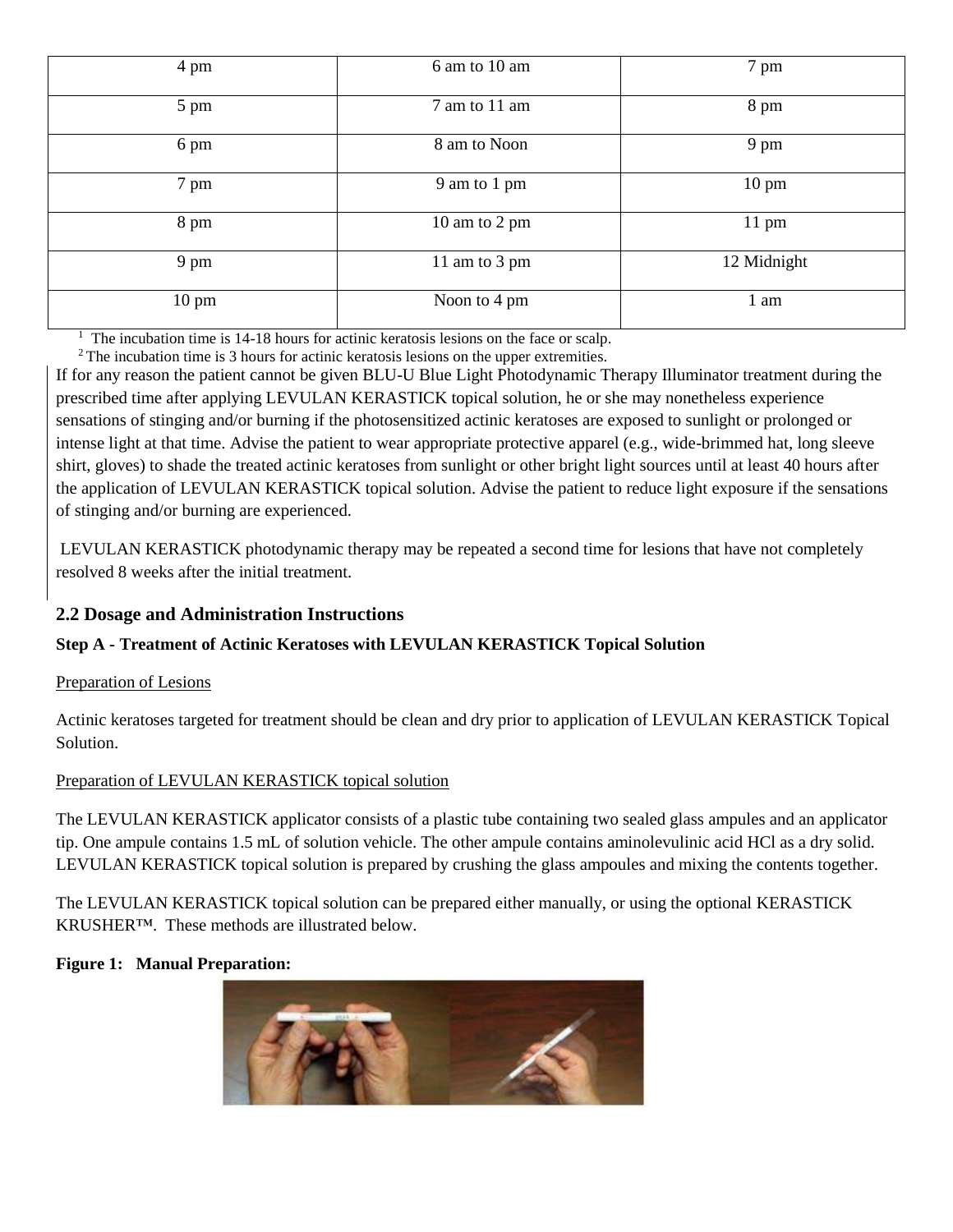- 1. Hold the LEVULAN KERASTICK applicator with cap point up. Crush the bottom ampule containing the solution vehicle by applying finger pressure to Position A on the cardboard sleeve.
- 2. Crush the top ampule containing the ALA HCl powder by applying finger pressure to Position B on the cardboard sleeve. To ensure both ampules are crushed continue crushing the applicator downward, applying finger pressure to Position A. Shake the LEVULAN KERASTICK applicator gently for at least 30 seconds to completely dissolve the drug powder in the solution vehicle.

### **Figure 2: Optional KERASTICK KRUSHER Preparation:**



- 1. Open the KERASTICK KRUSHER and properly position one LEVULAN KERASTICK applicator into the KRUSHER making sure to orient the LEVULAN KERASTICK label "A" with the KRUSHER "A". Firmly seat the LEVULAN KERASTICK applicator against the closed end of the KRUSHER (cap should be at open end).
- 2. Once positioned properly, close and firmly press the top and bottom handles together until the top and bottom handles touch one another along their length. A distinct crushing sound is made during this process. Ensure KRUSHER handles meet.
- 3. Remove the LEVULAN KERASTICK applicator from the KRUSHER and shake the LEVULAN KERASTICK applicator gently for at least 30 seconds to completely dissolve the drug powder in the solution vehicle.

The LEVULAN KERASTICK topical solution must be used within two (2) hours of activation. If the solution is not completely applied within 2 hours of the activation, discard the applicator. If needed, use a new LEVULAN KERASTICK applicator.

#### **Application of LEVULAN KERASTICK topical solution**

#### Application of LEVULAN KERASTICK topical solution to Face or Scalp Lesions:

Following solution admixture, remove the cap from the LEVULAN KERASTICK applicator. The dry applicator tip should be dabbed on a gauze pad until uniformly wet with solution. Apply the solution directly to the target lesions by dabbing gently with the wet applicator tip. Enough solution should be applied to uniformly wet the lesion surface, including the edges without excess running or dripping. Once the initial application has dried, apply again in the same manner.

Do not apply the LEVULAN KERASTICK topical solution to the periorbital area or allow it to contact ocular or mucosal surfaces.

Photosensitization of the treated lesions will take place over the next 14-18 hours. The actinic keratoses should not be washed during this time. The patient should be advised to wear a wide-brimmed hat or other protective apparel to shade the treated actinic keratoses from sunlight or other bright light sources until BLU-U Blue Light Photodynamic Therapy Illuminator treatment. The patient should be advised to reduce light exposure if the sensations of stinging and/or burning are experienced.

At the visit for light illumination before treatment, the actinic keratoses treated with the LEVULAN KERASTICK topical solution should be gently rinsed with water and patted dry.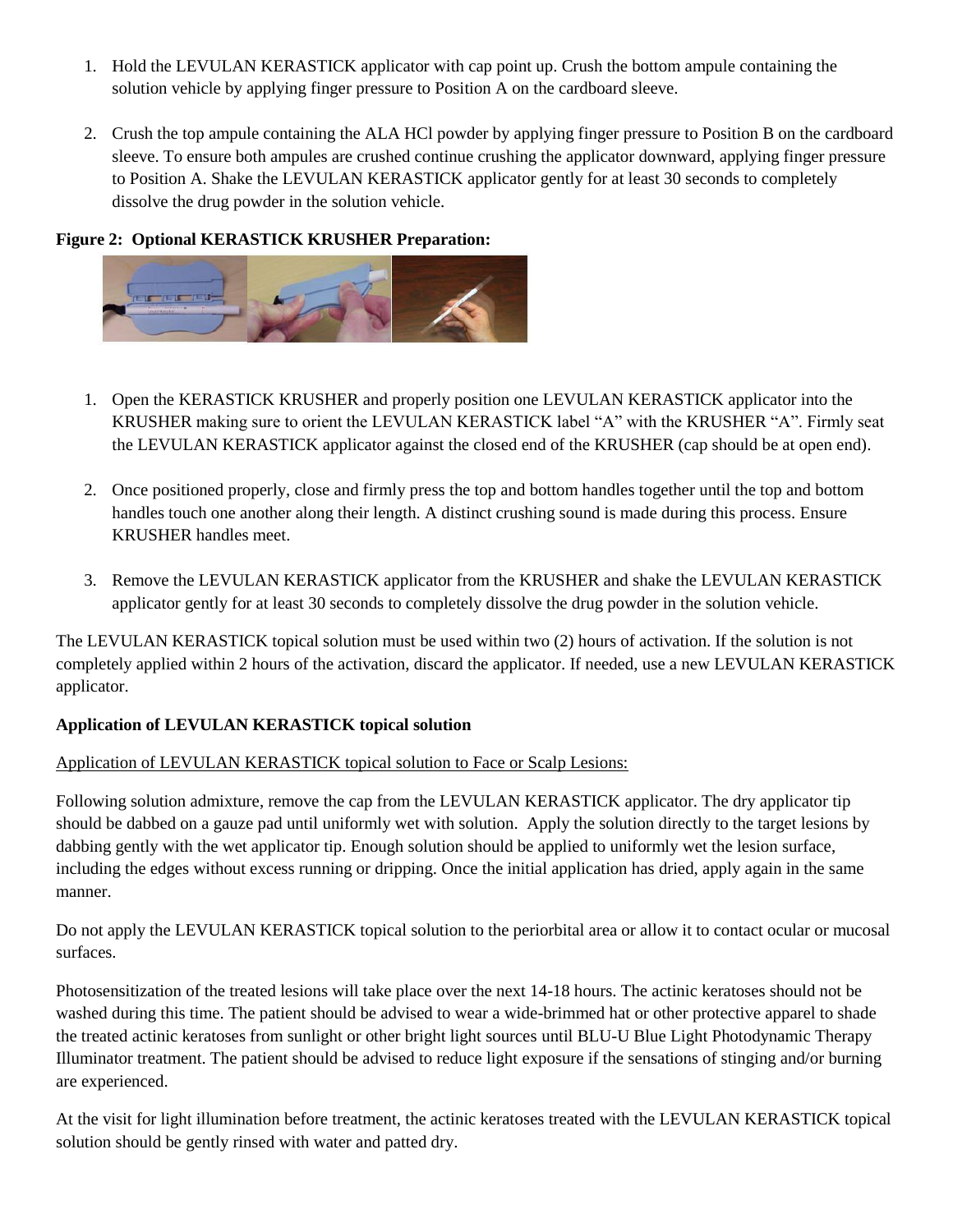#### For Lesions on the Upper Extremities

Following solution mixture, remove the cap from the LEVULAN KERASTICK applicator. The dry applicator tip should be dabbed on a gauze pad until uniformly wet with solution. Apply the solution directly to the target lesions by dabbing gently with the wet applicator tip. Enough solution should be applied to uniformly wet the lesion surface, including the edges without excess running or dripping.

Occlude the upper extremity with low density polyethylene plastic wrap and hold in place with an elastic net dressing.

## **Figure 3: Method of Occlusion for Upper Extremities**



The patient should wear a long-sleeved shirt and/or gloves or other protective apparel to shade the treated actinic keratoses from sunlight or other bright light sources until BLU-U Blue Light Photodynamic Therapy Illuminator treatment. Photosensitization of the treated lesions will take place over the next 3 hours. The actinic keratoses should not be washed during this time. Remove the occlusive dressing prior to light treatment and gently rinse the treated area(s) with water and pat dry before light illumination.

## **Step B - Administration of BLU-U Treatment:**

LEVULAN KERASTICK is not intended for use with any device other than the BLU-U Blue Light Photodynamic Therapy Illuminator. Use of LEVULAN KERASTICK without subsequent BLU-U Blue Light Photodynamic Therapy Illuminator illumination is not recommended.

Photoactivation of actinic keratoses treated with LEVULAN KERASTICK topical solution is accomplished with illumination from the BLU-U Blue Light Photodynamic Therapy Illuminator. A 1000 second (16 minutes 40 seconds) exposure is required to provide a 10 J/cm<sup>2</sup> light dose. During light treatment, both patients and medical personnel should be provided with blue blocking protective eyewear, as specified in the BLU-U Blue Light Photodynamic Therapy Illuminator Operating Instructions. Please refer to the BLU-U Blue Light Photodynamic Therapy Illuminator Operating Instructions for further information on conducting the light treatment. Patients should be advised that transient stinging and/or burning at the target lesion sites occurs during the period of light exposure.

If blue light treatment with the BLU-U Blue Light Photodynamic Therapy Illuminator is interrupted or stopped for any reason, it should not be restarted and the patient should be advised to protect the treated lesions from exposure to sunlight or prolonged or intense light for at least 40 hours after applying the LEVULAN KERASTICK topical solution.

#### For patients with facial lesions:

1. The BLU-U Blue Light Photodynamic Therapy Illuminator is positioned so that the base is slightly above the patient's shoulder, parallel to the patient's face.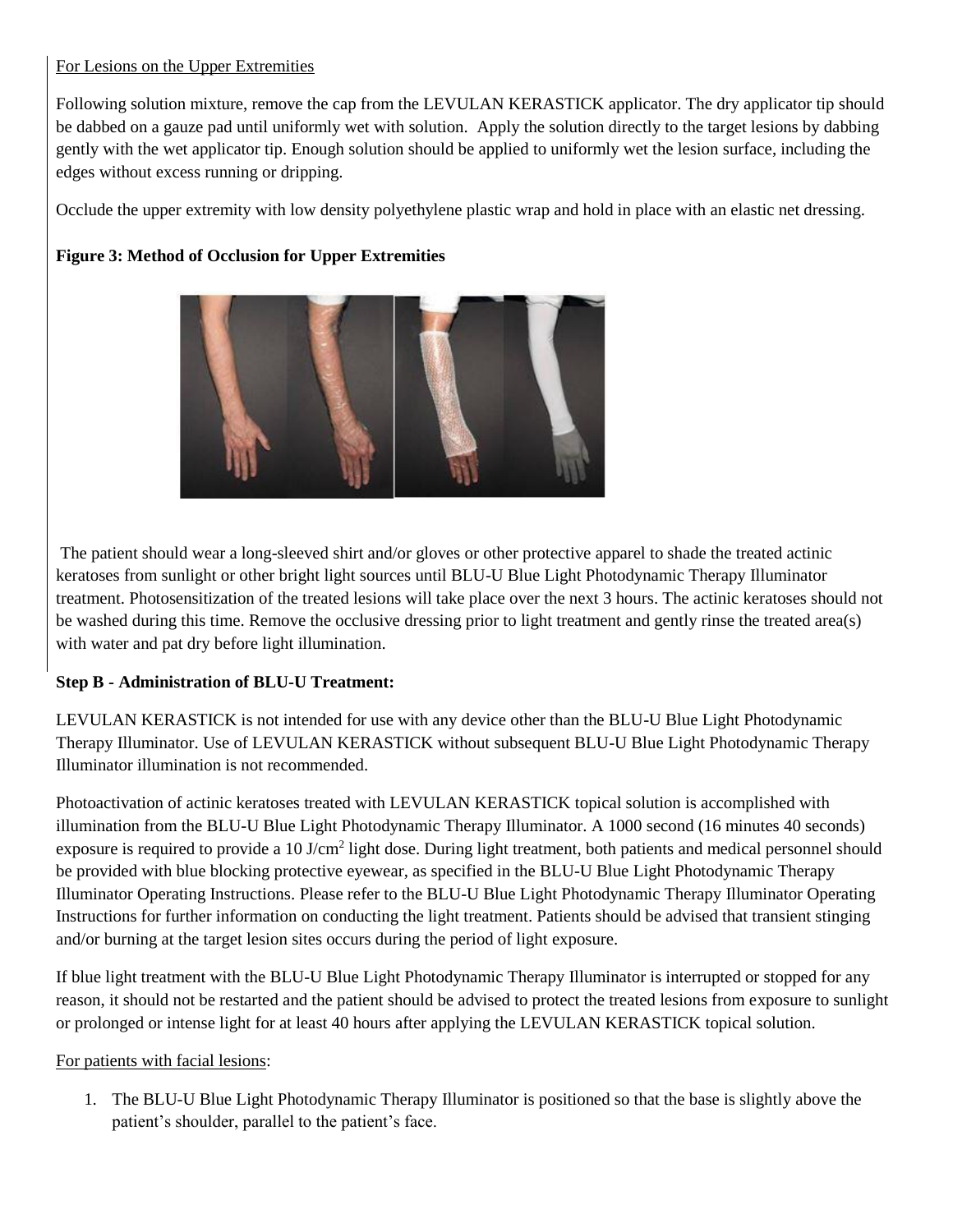- 2. The BLU-U is positioned around the patient's head so the entire surface area to be treated lies between 2" and 4" from the BLU-U surface:
	- a) The patient's nose should be no closer than 2" from the surface;
	- b) The patient's forehead and cheeks should be no further than 4" from the surface;
	- c) The sides of the patient's face and the patient's ears should be no closer than 2" from the BLU-U surface.

### For patients with scalp lesions:

- 1. The knobs on either side of the BLU-U are loosened and the BLU-U is rotated to a horizontal position.
- 2. The BLU-U is positioned around the patient's head so the entire surface area to be treated lies between 2" and 4" from the BLU-U surface:
	- a) The patient's scalp should be no closer than 2" from the surface;
	- b) The patient's scalp should be no further than 4" from the surface;
	- c) The sides of the patient's face and the patient's ears should be no closer than 2" from the BLU-U surface.

For patients with upper extremity lesions:

- 1. The knobs on either side of the BLU-U Blue Light Photodynamic Therapy Illuminator are loosened and the light is rotated to a horizontal position.
- 2. The BLU-U Blue Light Photodynamic Therapy Illuminator is positioned around the upper extremity so the entire surface area to be treated lies between 2" and 4" from the BLU-U surface. A table may be used to support the upper extremities during light treatment.

# <span id="page-5-1"></span>**3 DOSAGE FORMS AND STRENGTHS**

For topical solution: 354 mg of aminolevulinic acid hydrochloride as a powder in a plastic applicator device. Upon mixture, LEVULAN KERASTICK is a topical solution containing 20% aminolevulinic acid hydrochloride (ALA HCl) by weight.

# <span id="page-5-2"></span>**4 CONTRAINDICATIONS**

The LEVULAN KERASTICK for topical solution plus blue light illumination using the BLU-U Blue Light Photodynamic Therapy Illuminator is contraindicated in patients with:

- Cutaneous photosensitivity at wavelengths of 400-450 nm *[see [Warnings and Precautions \(5.2\)\]](#page-6-0)*
- Porphyria or known allergies to porphyrins *[see [Warnings and Precautions \(5.2\)\]](#page-6-0)*
- Known sensitivity to any of the components of the LEVULAN KERASTICK.

# <span id="page-5-3"></span>**5 WARNINGS AND PRECAUTIONS**

## <span id="page-5-0"></span>**5.1 Transient Amnestic Episodes**

Transient amnestic episodes have been reported during postmarketing use of LEVULAN KERASTICK in combination with BLU-U Blue Light Photodynamic Therapy Illuminator. Inform patients and their caregivers that LEVULAN KERASTICK in combination with PDT may cause transient amnestic episodes. Advise them to contact the healthcare provider if the patient develops amnesia after treatment.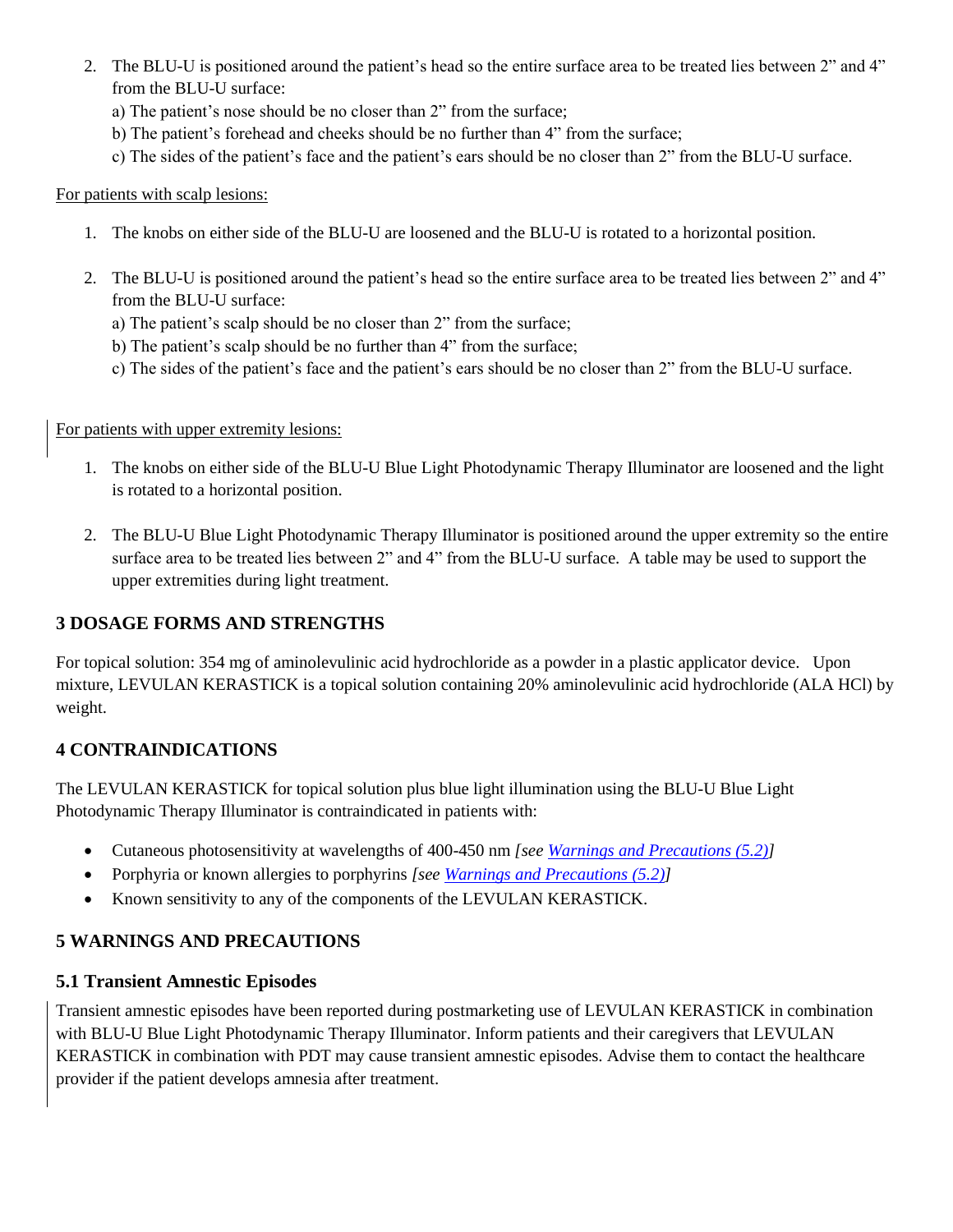## <span id="page-6-0"></span>**5.2 Photosensitivity**

After LEVULAN KERASTICK topical solution has been applied, the treatment site will become photosensitive and patients should avoid exposure of the photosensitive treatment sites to sunlight or bright indoor light (e.g., examination lamps, operating room lamps, tanning beds, or lights at close proximity) for 40 hours. Exposure may result in a stinging and/or burning sensation and may cause erythema and/or edema of the lesions.

Therefore, before exposure to sunlight, patients should protect treated lesions from the sun by wearing a wide-brimmed hat or similar head covering of light-opaque material, and/or a long-sleeved shirt and/or gloves. Sunscreens will not protect against photosensitivity reactions caused by visible light. It has not been determined if perspiration can spread the LEVULAN KERASTICK topical solution outside the treatment site to the eye or surrounding skin.

Application of LEVULAN KERASTICK topical solution to perilesional areas of photodamaged skin of the face, scalp or upper extremities may result in photosensitization. Upon exposure to activating light from the BLU-U, such photosensitized skin may produce a stinging and/or burning sensation and may become erythematous and/or edematous in a manner similar to that of actinic keratoses treated with LEVULAN KERASTICK Photodynamic Therapy. Because of the potential for skin to become photosensitized, the LEVULAN KERASTICK topical solution should be used by a qualified health professional to apply drug to no more than 5mm of perilesional skin surrounding the target actinic keratosis lesions.

If for any reason the patient cannot return for blue light treatment during the prescribed period after applying LEVULAN KERASTICK topical solution, the patient should call the doctor. The patient should also continue to avoid exposure of the photosensitized lesions to sunlight or prolonged or intense light for at least 40 hours. If stinging and/or burning is noted, exposure to light should be reduced.

## <span id="page-6-1"></span>**5.3 Irritation**

The LEVULAN KERASTICK topical solution contains alcohol and is intended for topical use only. Irritation may be experienced if this product is applied to eyes or mucous membranes. Do not apply to the eyes or to mucous membranes. Excessive irritation may be experienced if this product is applied under occlusion longer than 3 hours.

# <span id="page-6-3"></span>**5.4 Coagulation Defects**

The LEVULAN KERASTICK for topical solution has not been tested on patients with inherited or acquired coagulation defects.

# <span id="page-6-4"></span>**6 ADVERSE REACTIONS**

The following adverse reactions are discussed in greater detail in the other sections of the labeling:

- Transient Amnestic Episodes *[se[e Warnings and Precautions \(5.1\)\]](#page-5-0)*
- Increased Photosensitivity *[se[e Warnings and Precautions \(5.2\)\]](#page-6-0)*
- Irritation *[see [Warnings and Precautions \(5.3\)\]](#page-6-1)*
- Coagulation defects *[see [Warnings and Precautions \(5.4\)\]](#page-6-3)*

## <span id="page-6-2"></span>**6.1 Clinical Trial Experience**

Because clinical trials are conducted under widely varying conditions, adverse reaction rate observed in the clinical trials of a drug cannot be directly compared to rates in the clinical trials of another drug and may not reflect the rates observed in practice.

In clinical trials, no non-cutaneous adverse events were found to be consistently associated with LEVULAN KERASTICK photodynamic therapy.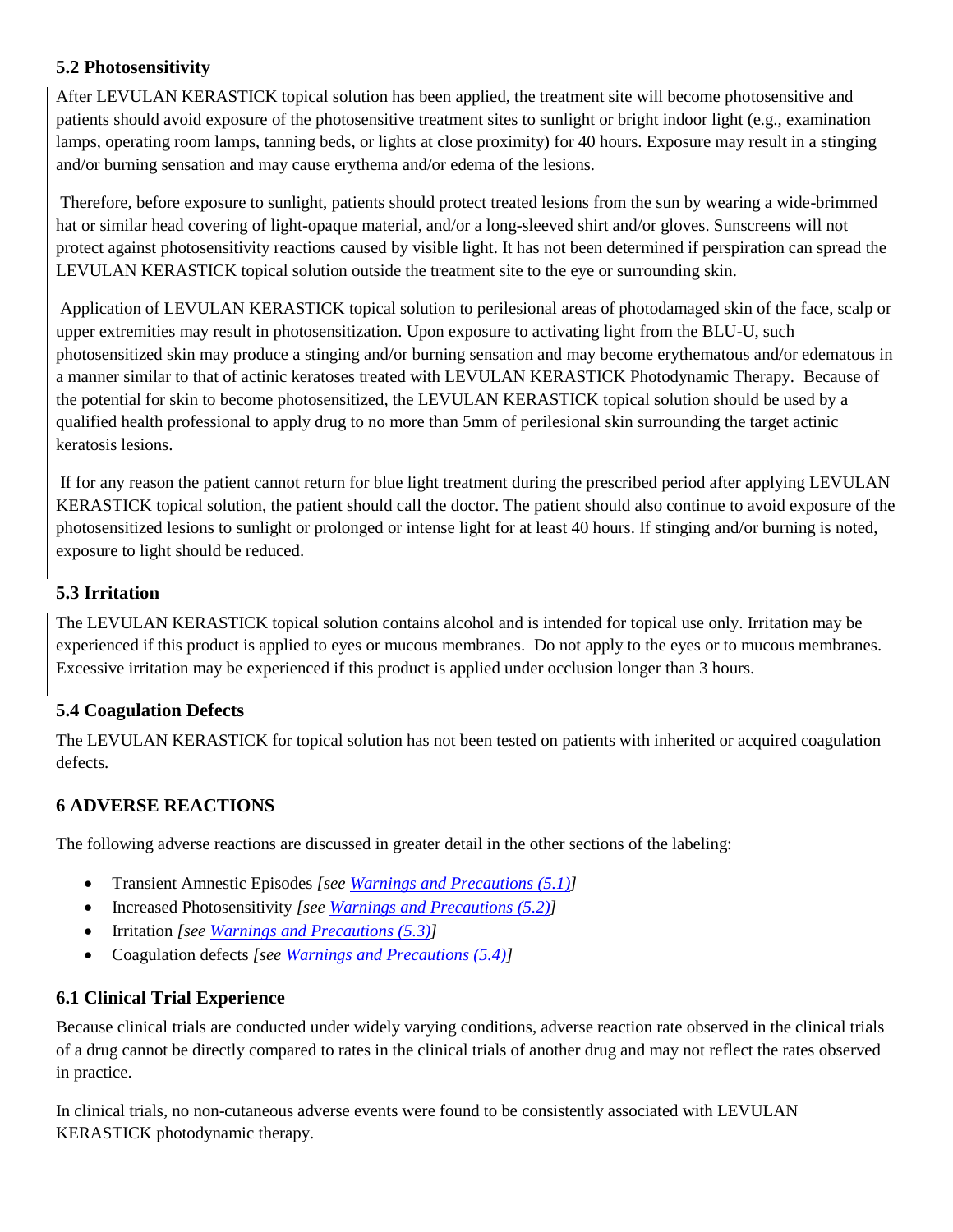**Photodynamic Therapy Response:** The constellation of transient local symptoms of stinging and/or burning, itching, erythema and edema as a result of LEVULAN KERASTICK photodynamic therapy (PDT) was observed in all clinical trials for actinic keratoses treatment. Stinging and/or burning subsided between 1 minute and 24 hours after the BLU-U Blue Light Photodynamic Therapy Illuminator was turned off, and appeared qualitatively similar to that perceived by patients with erythropoietic protoporphyria upon exposure to sunlight. There was no clear drug dose or light dose dependent change in the incidence or severity of stinging and/or burning.

Local skin reactions at the application site were observed in 99% of subjects treated with LEVULAN KERASTICK topical solution and BLU-U Blue Light Photodynamic Therapy Illuminator. The most common local adverse reactions (incidence  $\geq 10\%$ ) were application site stinging/burning, erythema, edema, scaling/crusting, hypo/hyperpigmentation, itching, erosion, oozing/vesiculation/crusting, dryness.

In the trials for face and scalp lesions, severe stinging and/or burning at one or more lesions during light treatment was reported by at least 50% of subjects. Severe stinging and/or burning also occurred during light treatment in 9% of subjects receiving treatment for upper extremity lesions. The majority of subjects reported that all lesions treated exhibited at least slight stinging and/or burning. In trials of the face and scalp, the sensation of stinging/burning appeared to reach a plateau at 6 minutes into the treatment. Less than 3% of subjects receiving treatment for face or scalp lesions discontinued light treatment because of stinging/burning. No subjects discontinued light treatment in the trial for upper extremity lesions.

In trials for the face or scalp lesions, 99% of the active treatment group and 79% of the vehicle group experienced erythema shortly after treatment. In the trial for the upper extremity lesions, 99% of LEVULAN KERASTICK topical solution treatment group and 52% of the vehicle group experienced erythema on visit Days 2-3. Approximately 35% of LEVULAN KERASTICK topical solution group had edema, while edema occurred in  $\leq$ 1% of the vehicle group. Both erythema and edema resolved to baseline or improved by 4 weeks after therapy for face or scalp. Edema resolved by 4 weeks and erythema resolved to baseline by 8 weeks for upper extremities.

The application of LEVULAN KERASTICK topical solution to perilesional skin resulted in stinging, burning, erythema and edema similar to treated actinic keratoses *[see [Warnings and Precautions \(5.2\)\]](#page-6-0)*.

**Other Localized Cutaneous Adverse Experiences:** [Table 2](#page-7-0) depicts the incidence and severity of cutaneous adverse events in trials for the face and scalp.

|                    | <b>FACE</b>                                                                      |        |                           |        |                                                                                           |        | <b>SCALP</b>              |        |
|--------------------|----------------------------------------------------------------------------------|--------|---------------------------|--------|-------------------------------------------------------------------------------------------|--------|---------------------------|--------|
|                    | <b>LEVULAN</b><br><b>KERASTICK</b><br><b>Topical Solution +</b><br>PDT $(n=139)$ |        | Vehicle + PDT<br>$(n=41)$ |        | <b>LEVULAN</b><br><b>KERASTICK</b><br><b>Topical Solution +</b><br><b>PDT</b><br>$(n=42)$ |        | Vehicle + PDT<br>$(n=21)$ |        |
| Degree of Severity | Mild/<br>Moderate                                                                | Severe | Mild/<br>Moderate         | Severe | Mild/<br>Moderate                                                                         | Severe | Mild/<br>Moderate         | Severe |
| Scaling/Crusting   | 71%                                                                              | 1%     | 12%                       | 0%     | 64%                                                                                       | 2%     | 19%                       | 0%     |
| Pain               | 1%                                                                               | $0\%$  | 0%                        | 0%     | 0%                                                                                        | $0\%$  | $0\%$                     | 0%     |
| Tenderness         | 1%                                                                               | 0%     | 0%                        | 0%     | 2%                                                                                        | 0%     | 0%                        | 0%     |

## <span id="page-7-0"></span>**TABLE 2 Post-PDT Cutaneous Adverse Events – ALA-018/ALA-019 For the Face and Scalp**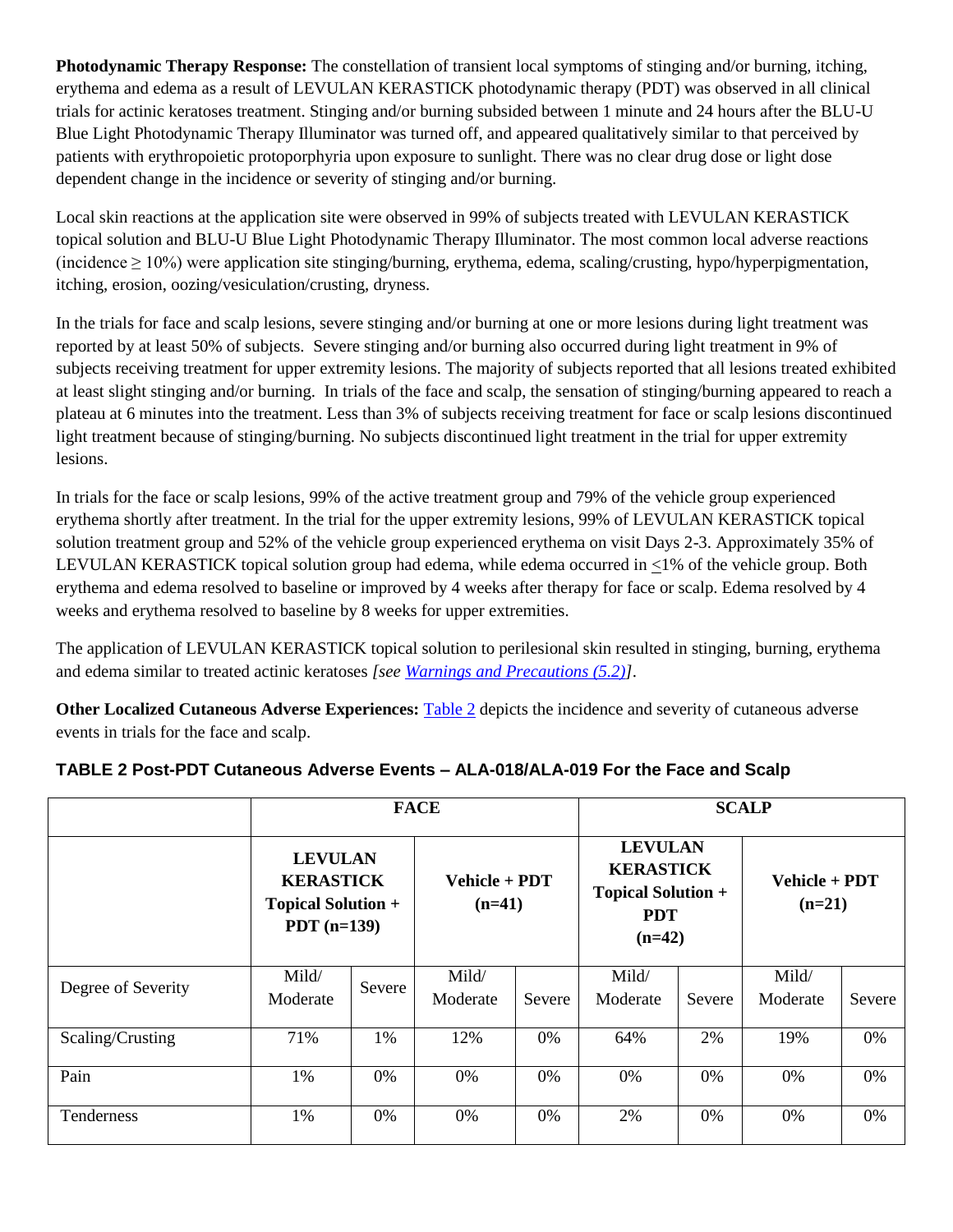| Itching                 | 25% | 1%    | 7%    | 0%    | 14% | 7% | 19%   | $0\%$ |
|-------------------------|-----|-------|-------|-------|-----|----|-------|-------|
| Edema                   | 1%  | 0%    | 0%    | 0%    | 0%  | 0% | 0%    | 0%    |
| Ulceration              | 4%  | $0\%$ | 0%    | 0%    | 2%  | 0% | 0%    | $0\%$ |
| Bleeding/Hemorrhage     | 4%  | 0%    | 0%    | 0%    | 2%  | 0% | $0\%$ | $0\%$ |
| Hypo/hyper-pigmentation | 22% |       | 20%   |       | 36% |    | 33%   |       |
| Vesiculation            | 4%  | 0%    | 0%    | 0%    | 5%  | 0% | 0%    | 0%    |
| Pustules                | 4%  | 0%    | 0%    | 0%    | 0%  | 0% | $0\%$ | $0\%$ |
| Oozing                  | 1%  | 0%    | 0%    | 0%    | 0%  | 0% | 0%    | $0\%$ |
| Dysesthesia             | 2%  | 0%    | 0%    | 0%    | 0%  | 0% | 0%    | 0%    |
| Scabbing                | 2%  | $1\%$ | $0\%$ | $0\%$ | 0%  | 0% | $0\%$ | $0\%$ |
| Erosion                 | 14% | 1%    | 0%    | 0%    | 2%  | 0% | 0%    | $0\%$ |
| Excoriation             | 1%  | 0%    | 0%    | 0%    | 0%  | 0% | 0%    | 0%    |
| Wheal/Flare             | 7%  | 1%    | 0%    | 0%    | 2%  | 0% | 0%    | $0\%$ |
| Skin disorder NOS       | 5%  | $0\%$ | $0\%$ | $0\%$ | 12% | 0% | 5%    | $0\%$ |

Table 3 depicts the incidence of other cutaneous adverse events in Phase 3 studies for the upper extremities.

#### **TABLE 3 Percentage of Subjects with Cutaneous Adverse Reactions by the Most Severe Grade Reported Post-Baseline – CP0108 For Upper Extremities**

|                                  | <b>LEVULAN KERASTICK</b><br><b>Topical Solution + PDT</b><br>$(N=135)$ |                     |       |                  | Vehicle + PDT<br>$(N=134)$ |       |
|----------------------------------|------------------------------------------------------------------------|---------------------|-------|------------------|----------------------------|-------|
|                                  |                                                                        |                     |       |                  |                            |       |
| Degree of Severity               | Minimal/<br>Mild                                                       | Moderate/<br>Severe | Total | Minimal/<br>Mild | Moderate/<br>Severe        | Total |
| Edema                            | 51%                                                                    | 4%                  | 56%   | 7%               | 1%                         | 8%    |
| Erythema                         | 35%                                                                    | 65%                 | 100%  | 63%              | 12%                        | 75%   |
| Hyper-pigmentation               | 64%                                                                    | 9%                  | 73%   | 57%              | 10%                        | 66%   |
| Hypo-pigmentation                | 46%                                                                    | 4%                  | 50%   | 50%              | 5%                         | 55%   |
| Oozing/Vesiculation/<br>Crusting | 36%                                                                    | 5%                  | 41%   | 8%               | 2%                         | 10%   |
| Scaling and Dryness              | 65%                                                                    | 22%                 | 87%   | 58%              | 7%                         | 64%   |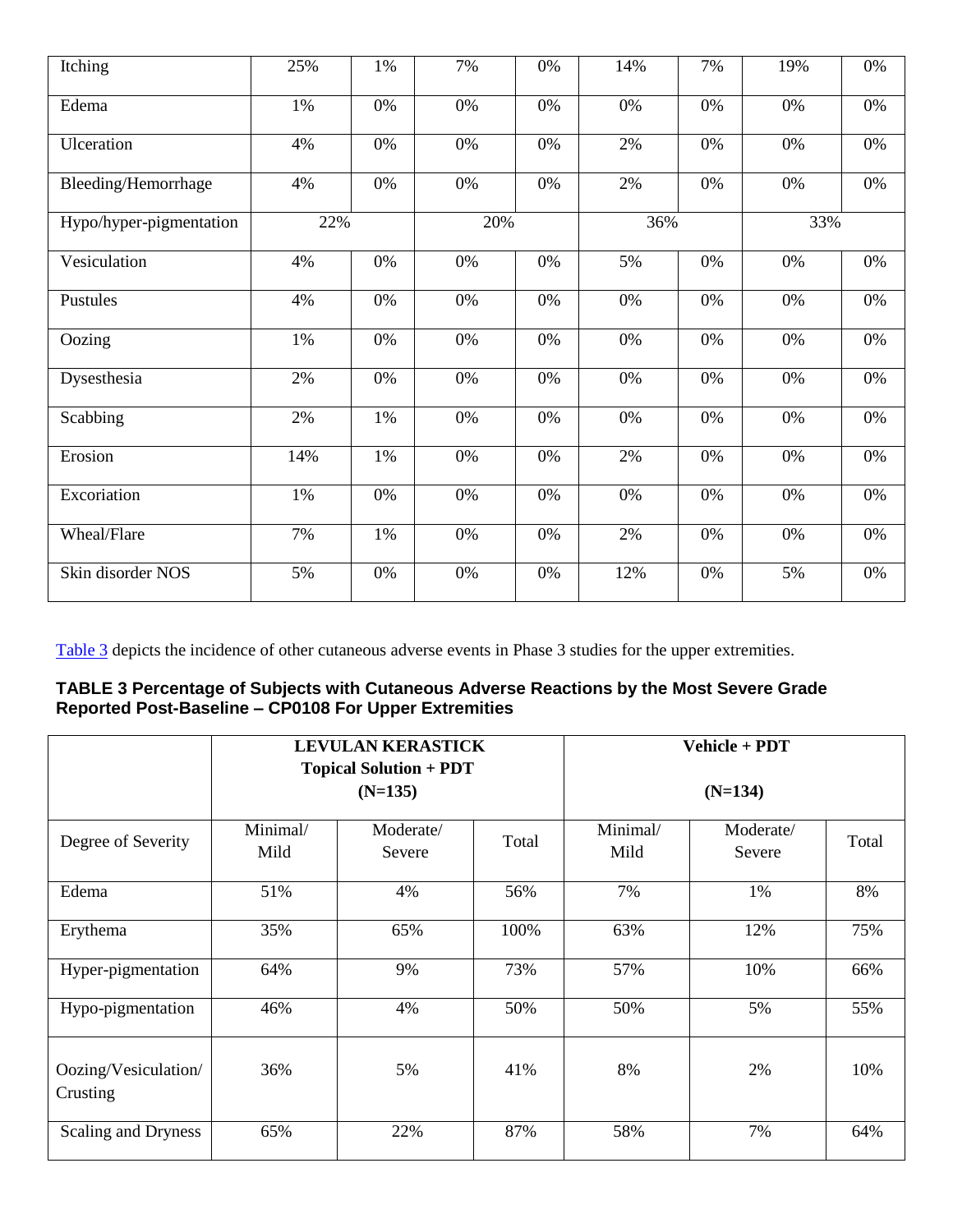| Stinging/<br>'Burnıng | 23%<br>____ | 73% | 96% | $23\%$<br>، ب | 0% | 23%<br>$\sim$ |
|-----------------------|-------------|-----|-----|---------------|----|---------------|

In the trial for upper extremity lesions, itching and scabbing occurred in 8% and 4%, respectively, of the subjects in the LEVULAN KERASTICK photodynamic therapy group. No subjects in the vehicle group reported itching or scabbing.

Common (>2%, <10%) local cutaneous adverse reactions for face, scalp and upper extremities in the LEVULAN KERASTICK topical solution group included wheal, scabbing, pustules, ulceration, bleeding, tenderness and dysesthesia.

Uncommon (<2%) local cutaneous adverse reactions for face, scalp and upper extremities in the LEVULAN KERASTICK topical solution group were flaking, pain, peeling, perilesional pruritic rash, excoriation and blistering.

Common  $(2\%, 10\%)$  adverse reactions not limited to the application site for upper extremities and occurring more frequently in the LEVULAN KERASTICK topical solution group than in the vehicle group were sinusitis, squamous cell carcinoma, and squamous cell carcinoma of skin.

## <span id="page-9-1"></span>**6.2 Postmarketing Experience**

The following adverse reactions have been reported during post-approval use of LEVULAN KERASTICK. Because these reactions are reported voluntarily from a population of uncertain size, it is not always possible to reliably estimate their frequency or establish a causal relationship to drug exposure.

**Nervous system disorders**: transient amnestic episodes

## <span id="page-9-0"></span>**7 DRUG INTERACTIONS**

There have been no formal studies of the interaction of LEVULAN KERASTICK topical solution with any other drugs, and no drug-specific interactions were noted during any of the controlled clinical trials. It is, however, possible that concomitant use of other known photosensitizing agents such as St. John's wort, griseofulvin, thiazide diuretics, sulfonylureas, phenothiazines, sulfonamides and tetracyclines might increase the photosensitivity reaction of actinic keratoses treated with LEVULAN KERASTICK topical solution *[see [Warnings and Precautions \(5.2\)\]](#page-6-0)*.

## <span id="page-9-2"></span>**8 USE IN SPECIFIC POPULATIONS**

#### <span id="page-9-3"></span>**8.1 Pregnancy**

#### Risk Summary

Limited available data with LEVULAN KERASTICK topical solution use in pregnant women are insufficient to inform a drug associated risk of adverse developmental outcomes. Animal developmental toxicology studies were not conducted with aminolevulinic acid. LEVULAN KERASTICK solution has low systemic absorption following topical administration, and the risk of maternal use resulting in fetal exposure to the drug is unknown *[see [Clinical Pharmacology](#page-11-3)  [\(12.3\)\]](#page-11-3).*

The estimated background risk of major birth defects and miscarriage for the indicated population are unknown. All pregnancies have a background risk of birth defect, loss, or other adverse outcomes. In the U.S. general population, the estimated background risk of major birth defects and miscarriage in clinically recognized pregnancies is 2% to 4% and 15% to 20%, respectively.

#### <span id="page-9-4"></span>**8.2 Lactation**

#### Risk Summary

There are no data on the presence of LEVULAN KERASTICK topical solution in either human or animal milk, the effects on the breastfed infant or on milk production. The developmental and health benefits of breastfeeding should be considered along with the mother's clinical need for LEVULAN KERASTICK topical solution and any potential adverse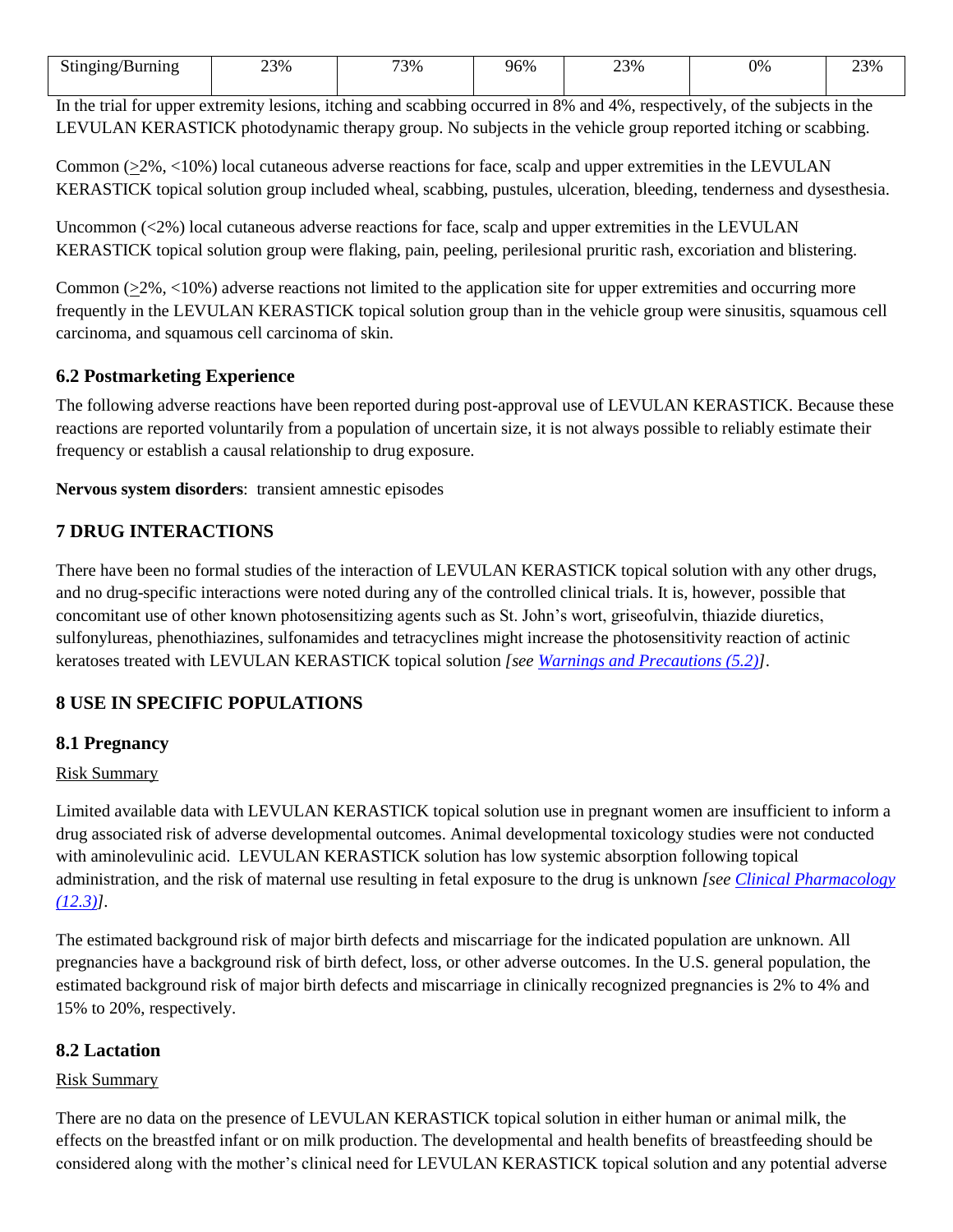effects on the breastfeeding child from LEVULAN KERASTICK topical solution or from the underlying maternal condition.

# <span id="page-10-0"></span>**8.4 Pediatric Use**

The safety and effectiveness in pediatric patients below the age of 18 have not been established. Actinic keratosis is not a disease generally seen in the pediatric population.

# <span id="page-10-1"></span>**8.5 Geriatric Use**

Of the 512 subjects in Phase 3 clinical trials of LEVULAN KERASTICK topical solution, 63% (321/512) were 65 years old and over, while 24% (123/512) were 75 years old and over. No overall differences in safety or substantial differences in effectiveness were observed between these subjects and younger subjects, but greater sensitivity of some older individuals cannot be ruled out.

# <span id="page-10-2"></span>**10 OVERDOSAGE**

# <span id="page-10-3"></span>**10.1 LEVULAN KERASTICK Topical Solution Overdose**

In the event that the drug is ingested, monitoring and supportive care are recommended. The patient should be advised to avoid incidental exposure to intense light sources for at least 40 hours after ingestion. The consequences of exceeding the recommended topical dosage are unknown.

# <span id="page-10-4"></span>**10.2 BLU-U Light Overdose**

There is no information on overdose of blue light from the BLU-U Blue Light Photodynamic Therapy Illuminator following LEVULAN KERASTICK topical solution application.

# <span id="page-10-5"></span>**11 DESCRIPTION**

LEVULAN KERASTICK (aminolevulinic acid HCl) for topical solution, 20%, a porphyrin precursor, contains the hydrochloride salt of aminolevulinic acid (ALA), an endogenous 5-carbon aminoketone.

ALA HCl is a white to off-white, odorless crystalline solid that is very soluble in water, slightly soluble in methanol and ethanol, and practically insoluble in chloroform, hexane and mineral oil.

The chemical name for ALA HCl is 5-amino-4-oxopentanoic acid hydrochloride ( $MW = 167.59$ ). The structural formula is represented below:



The LEVULAN KERASTICK for topical solution applicator is a two-component system consisting of a plastic tube containing two sealed glass ampules and an applicator tip. One ampule contains 1.5 mL of solution vehicle comprising alcohol USP (ethanol content  $= 48\%$  v/v), water, laureth-4, isopropyl alcohol, and polyethylene glycol. The other ampule contains 354 mg of aminolevulinic acid HCl as a dry solid. The applicator tube is enclosed in a protective cardboard sleeve and cap. The 20% topical solution is prepared just prior to the time of use by breaking the ampules and mixing the contents by shaking the LEVULAN KERASTICK applicator. "LEVULAN KERASTICK for topical solution" refers to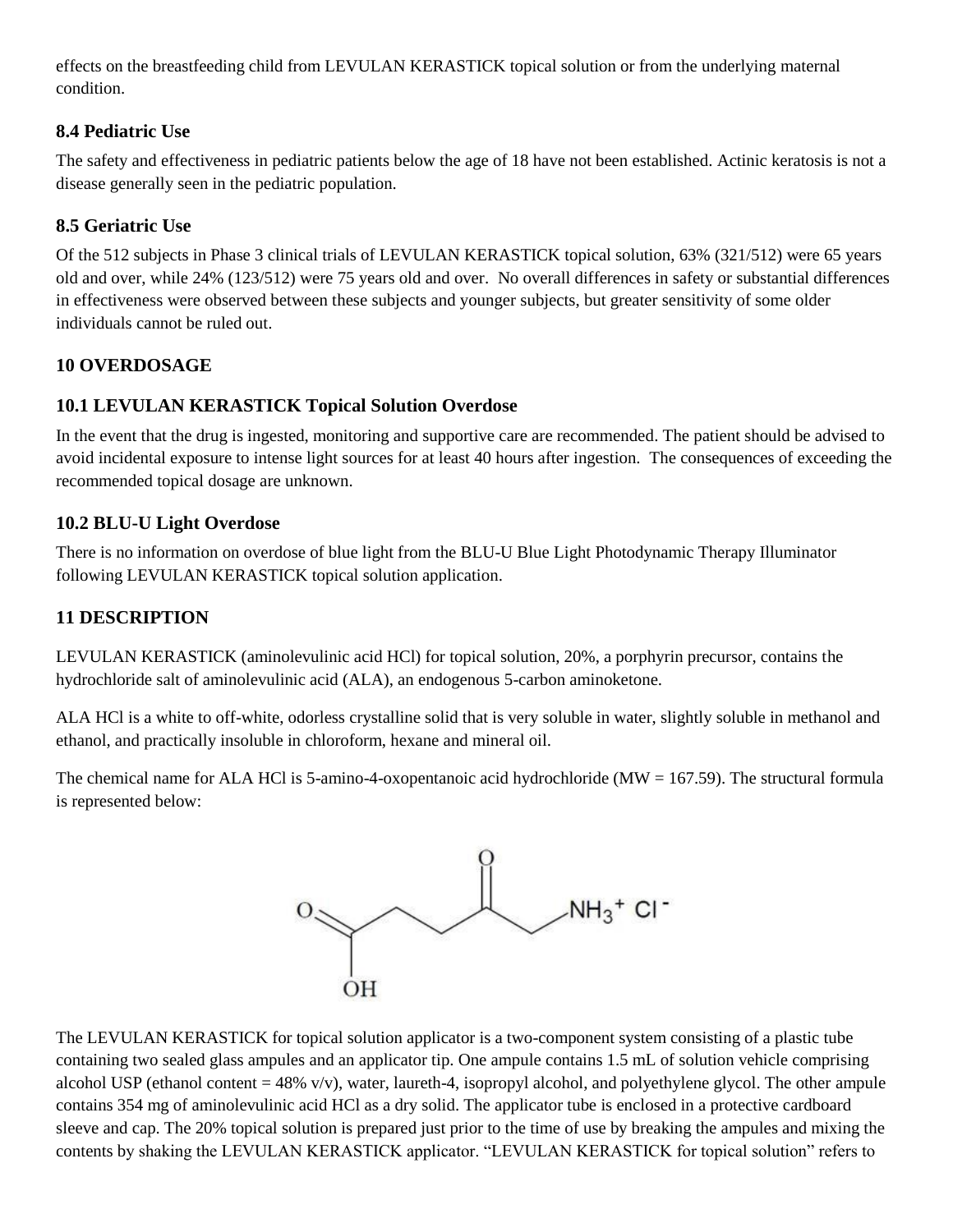the drug product in its unmixed state, "LEVULAN KERASTICK topical solution" refers to the mixed drug product (in the applicator tube or after application), and "LEVULAN KERASTICK" refers to the applicator only.

# <span id="page-11-0"></span>**12 CLINICAL PHARMACOLOGY**

## <span id="page-11-1"></span>**12.1 Mechanism of Action**

Following the application of LEVULAN KERASTICK topical solution, photosensitization occurs through the metabolic conversion of aminolevulinic acid to protoporphyrin IX (PpIX), a photosensitizer, which accumulates in the skin.

When exposed to light of appropriate wavelength and energy, the accumulated photoactive porphyrins produce a photodynamic reaction, resulting in a cytotoxic process dependent upon the simultaneous presence of oxygen. The absorption of light results in an excited state of porphyrin molecules, and subsequent spin transfer from photoreactive porphyrins to molecular oxygen generates singlet oxygen, which can further react to form superoxide and hydroxyl radicals. LEVULAN KERASTICK Photodynamic Therapy of actinic keratoses is the combination of photosensitization by application of the LEVULAN KERASTICK topical solution to the lesions and subsequent illumination with BLU-U Blue Light Photodynamic Therapy Illuminator.

## <span id="page-11-2"></span>**12.2 Pharmacodynamics**

ALA does not exhibit fluorescence, while PpIX has a high fluorescence yield. Time-dependent changes in surface fluorescence have been used to determine PpIX accumulation and clearance in actinic keratoses and perilesional skin after application of the LEVULAN KERASTICK topical solution in 12 subjects. Peak fluorescence intensity was reached in  $11 \pm 1$  hr in actinic keratoses and  $12 \pm 1$  hr in perilesional skin. The mean clearance half-life of fluorescence for lesions was  $30 \pm 10$  hr and  $28 \pm 6$  hr for perilesional skin. The fluorescence in perilesional skin was similar to that in actinic keratoses. Therefore, the LEVULAN KERASTICK topical solution should only be applied to the affected skin.

## <span id="page-11-3"></span>**12.3 Pharmacokinetics**

Two human pharmacokinetic (PK) studies were conducted in subjects with minimally to moderately thick actinic keratoses on the upper extremities, having at least 6 lesions on one upper extremity and at least 12 lesions on the other upper extremity. A single dose comprising of two topical applications of LEVULAN KERASTICK topical solution (each containing 354 mg ALA HCl) were directly applied to the lesions and occluded for 3 hours prior to light treatment.

The first PK study was conducted in 29 subjects and PK parameters of ALA were assessed. The baseline-corrected mean  $\pm$  SD of the maximum concentration (C<sub>max</sub>) of ALA was 249.9  $\pm$  694.5 ng/mL and the median time to reach C<sub>max</sub> (T<sub>max</sub>) was 2 hr post dose. The mean  $\pm$  SD exposure to ALA, as expressed by area under the concentration time curve (AUC<sub>t</sub>) was 669.9 ± 1610 ng⋅hr/mL. The mean ± SD elimination half-life (T<sub>1/2</sub>) of ALA was 5.7 ± 3.9 hr.

A second PK study was conducted in 14 subjects and PK parameters of ALA and PpIX were measured. The baselinecorrected PpIX concentrations were negative in at least 50% of samples in 50% (7/14) subjects and AUC could not be estimated reliably. The baseline-corrected mean  $\pm$  SD of C<sub>max</sub> for ALA and PpIX was 95.6  $\pm$  120.6 ng/mL and 0.95  $\pm$ 0.71 ng/mL, respectively. The median  $T_{max}$  of ALA and PpIX was 2 hr post dose and 12 hr post dose, respectively. The mean AUC<sub>t</sub> of ALA was 261.1 ± 229.3 ng⋅hr/mL. The mean ± SD T<sub>1/2</sub> of ALA was  $8.5 \pm 6.7$  hr.

# <span id="page-11-4"></span>**13 NONCLINICAL TOXICOLOGY**

# <span id="page-11-5"></span>**13.1 Carcinogenesis, Mutagenesis, Impairment of Fertility**

No carcinogenicity testing has been carried out using ALA. No evidence of mutagenic effects was seen in four studies conducted with ALA to evaluate this potential. In the *Salmonella-Escherichia coli*/mammalian microsome reverse mutation assay (Ames mutagenicity assay), no increases in the number of revertants were observed with any of the tester strains. In the *Salmonella-Escherichia coli*/mammalian microsome reverse mutation assay in the presence of solar light radiation (Ames mutagenicity assay with light), ALA did not cause an increase in the number of revertants per plate of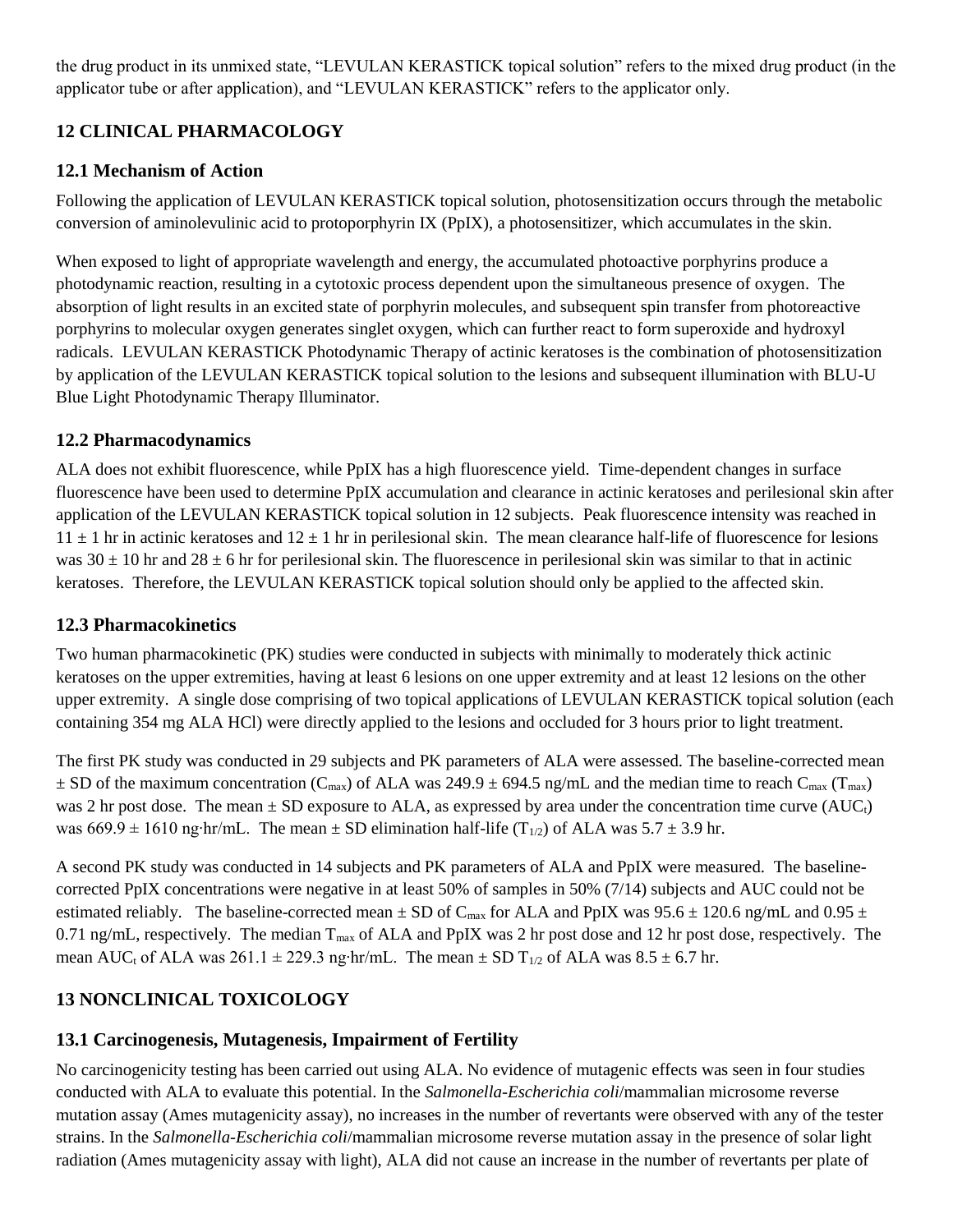any of the tester strains in the presence or absence of simulated solar light. In the  $L5178YTK\pm$  mouse lymphoma forward mutation assay, ALA was evaluated as negative with and without metabolic activation under the study conditions. PpIX formation was not demonstrated in any of these in vitro studies. In the in vivo mouse micronucleus assay, ALA was considered negative under the study exposure conditions. In contrast, at least one report in the literature has noted genotoxic effects in cultured rat hepatocytes after ALA exposure with PpIX formation. Other studies have documented oxidative DNA damage in vivo and in vitro as a result of ALA exposure.

No assessment of effects of ALA HCl on fertility has been performed in laboratory animals. It is unknown what effects systemic exposure to ALA HCl might have on fertility or reproductive function.

# <span id="page-12-0"></span>**14 CLINICAL STUDIES**

## <span id="page-12-1"></span>**14.1 Actinic Keratoses of the Face or Scalp**

LEVULAN KERASTICK for topical solution plus blue light at 6-10.9 J/cm<sup>2</sup>, has been used to treat actinic keratoses of the face or scalp in 342 subjects in seven clinical trials. Phase 3 trials ALA-018 and ALA-019 were two, identically designed, multicenter, two-arm trials using LEVULAN KERASTICK topical solution plus illumination from the BLU-U Blue Light Photodynamic Therapy Illuminator for 1000 seconds (16 minutes and 40 seconds) for a nominal exposure of 10 J/cm<sup>2</sup> . Subjects were excluded from these trials who had a history of cutaneous photosensitization, porphyria, hypersensitivity to porphyrins, photodermatosis, or inherited or acquired coagulation defects. A minimum of 4 and a maximum of 15 clinically typical, discrete, Grade 1 (slightly palpable actinic keratoses: better felt than seen), or Grade 2 (moderately thick actinic keratoses: easily seen and felt) target actinic keratoses were identified (see [Table 5](#page-13-0) for definitions). Target lesions on the face or on the scalp, but not on both locations in the same subject, received treatment. The subjects were randomized to receive treatment either with the LEVULAN KERASTICK topical solution plus BLU-U Blue Light Photodynamic Therapy Illuminator or vehicle plus BLU-U Blue Light Photodynamic Therapy Illuminator. Subjects were randomized at a 3 to 1 LEVULAN KERASTICK topical solution to vehicle ratio. A total of 243 subjects were enrolled in two Phase 3 trials (ALA-018, ALA-019). Lesions were designated as cleared (complete response) if the lesion had completely cleared and adherent scaling plaques of actinic keratoses were no longer evident on the surface of the treated skin when palpated. The percentage of subjects in whom 75% or more of treated lesions were cleared, and the percentage of subjects in whom 100% of treated lesions were cleared (Complete Responders), for each trial 8 weeks after treatment are shown in [Table 4.](#page-12-2)

|                                | <b>ALA-018</b>                                            |                            | <b>ALA-019</b>                                            |                         |
|--------------------------------|-----------------------------------------------------------|----------------------------|-----------------------------------------------------------|-------------------------|
|                                | <b>LEVULAN KERASTICK</b><br><b>Topical Solution + PDT</b> | Vehicle +<br><b>PDT</b>    | <b>LEVULAN KERASTICK</b><br><b>Topical Solution + PDT</b> | Vehicle +<br><b>PDT</b> |
|                                |                                                           |                            | Subjects with $\geq$ 75% of AK Lesions Cleared            |                         |
| Total No. Subjects             | 68/87 (78%)                                               | 6/29(21%)                  | 71/93 (76%)                                               | 8/32(25%)               |
| Subjects with<br>Face Lesions  | 57/71 (80%)                                               | $2/21(10\%)$               | 57/67 (85%)                                               | 7/19(37%)               |
| Patients with<br>Scalp Lesions | 11/16(69%)                                                | $4/8(50\%)$                | 14/26 (54%)                                               | 1/13(8%)                |
|                                |                                                           | <b>Complete Responders</b> |                                                           |                         |
| Total No. Subjects             | 60/87(69%)                                                | 4/29(14%)                  | 59/93 (63%)                                               | 4/32(13%)               |

## <span id="page-12-2"></span>**TABLE 4 - Subject Responses at Week 8**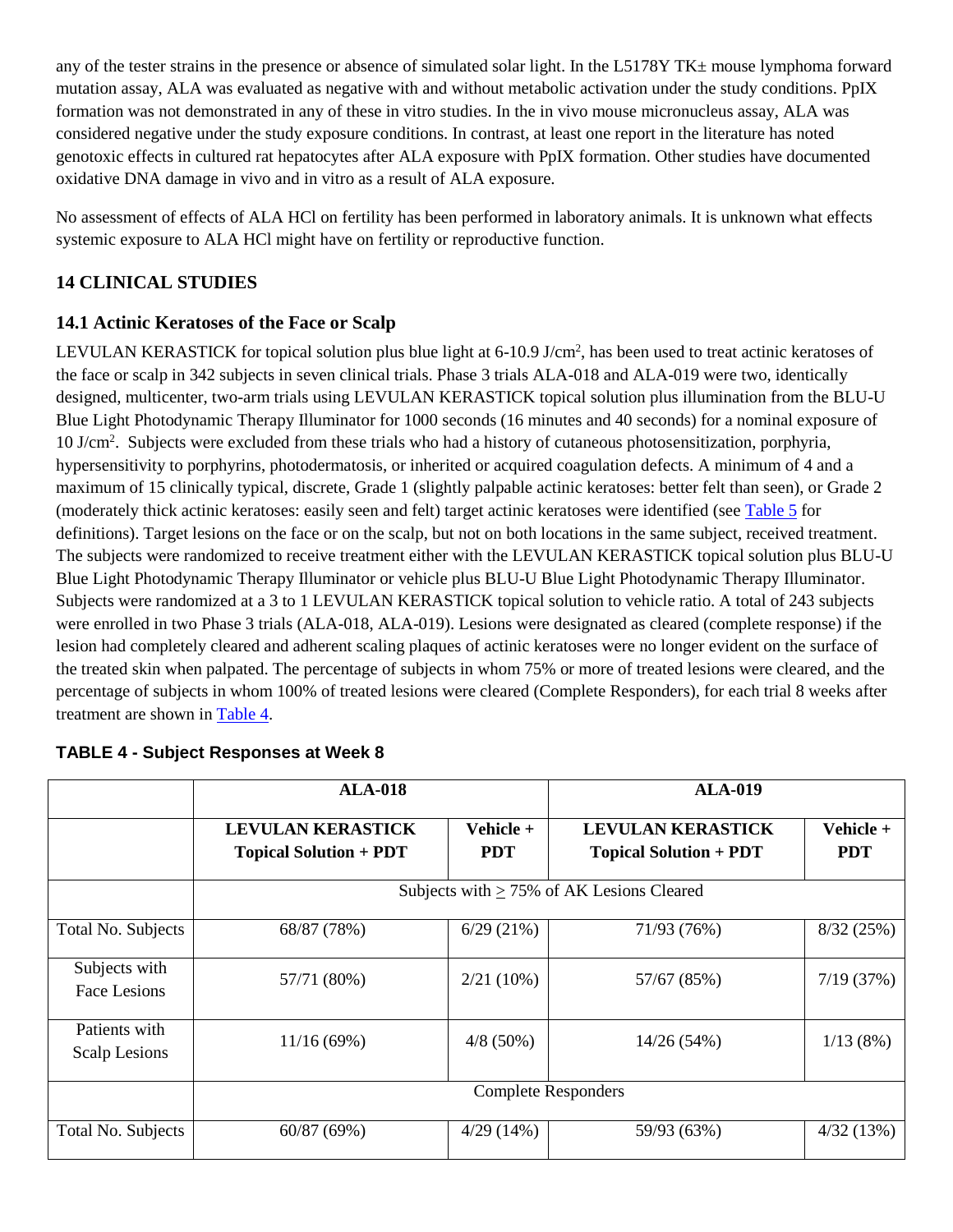| Subjects with<br>Face Lesions  | 49/71 (69%) | $2/21(10\%)$ | 47/67 (70%) | $4/19(21\%)$ |
|--------------------------------|-------------|--------------|-------------|--------------|
| Subjects with<br>Scalp Lesions | 11/16(69%)  | 2/8(25%)     | 12/26(46%)  | $0/13(0\%)$  |

Because ALA-018 and ALA-019 had identical protocols, the combined results from the two trials are shown in the following tables. For actinic keratoses with a variety of thicknesses (excluding very thick, Grade 3 actinic keratoses which were not studied in the Phase 3 trials), LEVULAN KERASTICK topical solution plus BLU-U Blue Light Photodynamic Therapy Illuminator is more effective than vehicle plus BLU-U Blue Light Photodynamic Therapy Illuminator, but as shown in [Table 5,](#page-13-0) the percentage of lesions with complete responses at 8 weeks after treatment with LEVULAN KERASTICK topical solution plus blue light illumination was lower for those lesions that were thicker at baseline. Efficacy of LEVULAN KERASTICK topical solution plus BLU-U Blue Light Photodynamic Therapy Illuminator on higher grade lesions was not studied in the Phase 3 clinical efficacy trials.

## <span id="page-13-0"></span>**TABLE 5 Lesions Complete Responses at Week 8 for Different Lesion Grades**

| <b>Lesion Grade</b>                                                     | <b>LEVULAN</b><br><b>KERASTICK</b><br><b>Topical Solution + PDT</b> | Vehicle + PDT |
|-------------------------------------------------------------------------|---------------------------------------------------------------------|---------------|
| Grade 1<br>(slightly palpable actinic keratoses: better felt than seen) | 666/756 (88%)                                                       | 122/302 (40%) |
| Grade 2<br>(moderately thick actinic keratoses: easily seen and felt)   | 495/632 (78%)                                                       | 52/199 (26%)  |
| Grade 3<br>(very thick and/or hyperkeratotic actinic keratoses)         | 0                                                                   | 0             |

Those subjects who were not Complete Responders at Week 8 had retreatment of the persistent target lesions at Week 8. Among the subjects undergoing retreatment, efficacy results seen at 12 weeks after the initial treatment, i.e., at 4 weeks after the second treatment, are shown in [Table 6.](#page-13-1)

# <span id="page-13-1"></span>**TABLE 6 Complete Responders at Week 12, Among Subjects Receiving Two Treatments**

|                             | <b>LEVULAN KERATICK Topical Solution + PDT</b> | Vehicle + PDT |
|-----------------------------|------------------------------------------------|---------------|
| Total No. Subjects          | 24/56 (43%)                                    | 2/49(4%)      |
| Subjects with Face Lesions  | 21/40(53%)                                     | 2/31(6%)      |
| Subjects with Scalp Lesions | 3/16(19%)                                      | $0/18(0\%)$   |

The efficacy results seen at 12 weeks after treatment, which include the results at 12 weeks for those subjects who received a single treatment as well as the results at 12 weeks for those subjects who received a second treatment at week 8, are shown in [Table](#page-13-2) 7.

# <span id="page-13-2"></span>**TABLE 7 Subject Responses at Week 12, Among Subjects Who Received One or Two Treatments**

| <b>LEVULAN KERASTICK</b><br><b>Topical Solution + PDT</b> | Vehicle + PDT |
|-----------------------------------------------------------|---------------|
|                                                           |               |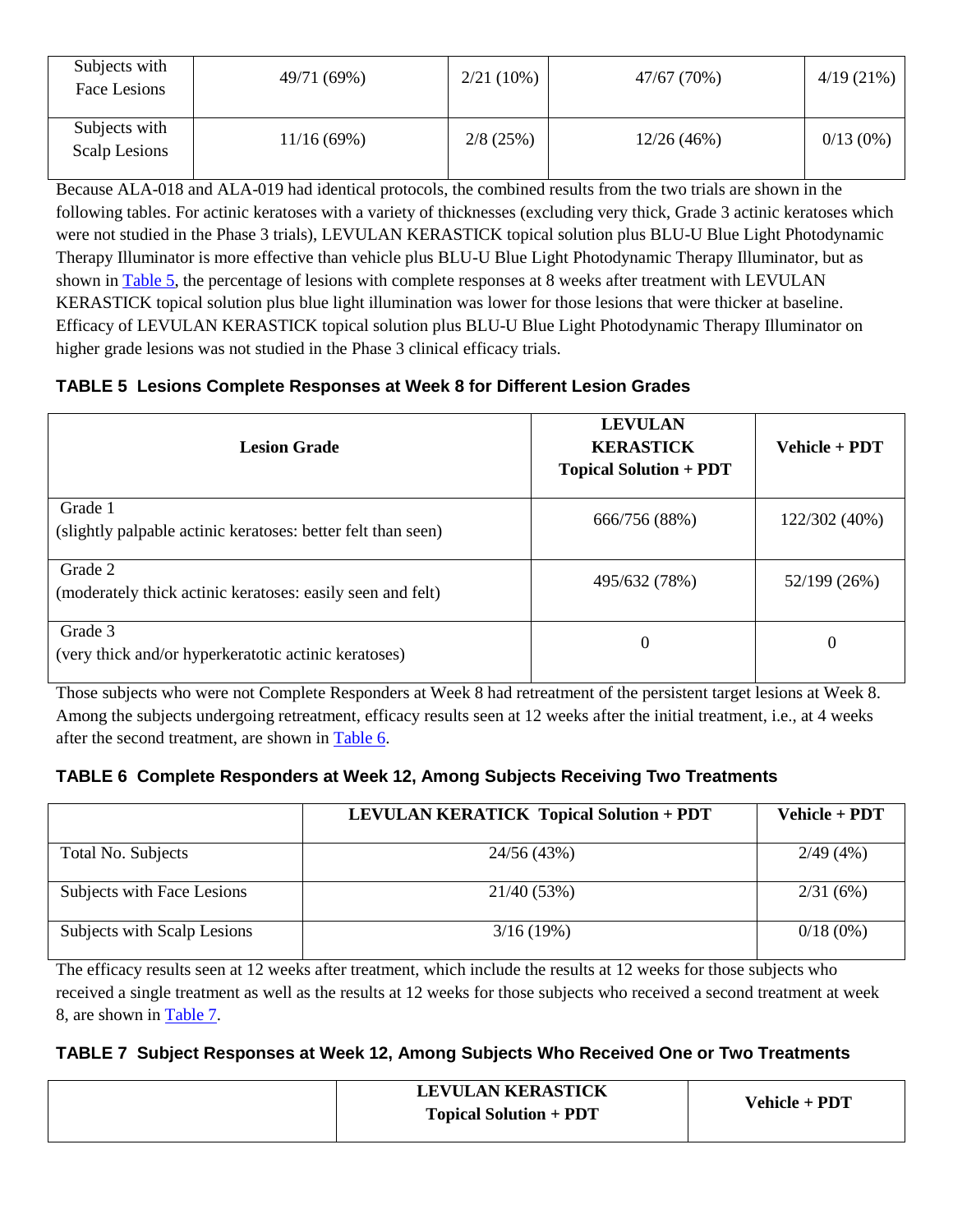|                             | Subjects with $\geq$ 75% of Actinic Keratosis Lesions Cleared |              |
|-----------------------------|---------------------------------------------------------------|--------------|
| Total No. Subjects          | 158/180 (88%)                                                 | 12/61 (20%)  |
| Subjects with Face Lesions  | 127/138 (92%)                                                 | $8/40(20\%)$ |
| Subjects with Scalp Lesions | 31/42 (74%)                                                   | 4/21(19%)    |
|                             | <b>Complete Responders</b>                                    |              |
| Total No. Subjects          | 129/180 (72%)                                                 | 7/61(11%)    |
| Subjects with Face Lesions  | 108/138 (78%)                                                 | 5/40(13%)    |
| Subjects with Scalp Lesions | 21/42 (50%)                                                   | $2/21(10\%)$ |

Among Complete Responders at Week 8, 93% (in ALA-018) and 83% (in ALA-019) maintained complete response at Week 12. Among subjects with scalp lesions, the percentage of subjects with 100% of actinic keratosis lesions having complete response declined from Week 8 (55%) to Week 12 (50%), because there were more subjects with scalp lesions with 100% of actinic keratosis lesions cleared at Week 8 who had a recurrence of a lesion by Week 12 than there were subjects with scalp lesions who had retreatment of persistent lesions at Week 8 and who then achieved 100% of actinic keratosis lesions cleared by Week 12. Subjects did not receive follow-up past 12 weeks after the initial treatment.

Subject outcomes recorded in the two Phase 3 trials are depicted in the following flowchart, in which Complete Responders are designated clear. Seven subjects in the active treatment arm and three subjects in the vehicle treatment arm withdrew or were lost to follow-up. Three subjects in the active treatment arm were treated at baseline but did not return for evaluation until Week 12. One subject in the active treatment arm and two in the vehicle treatment arm who were not clear at Week 8 did not receive retreatment.

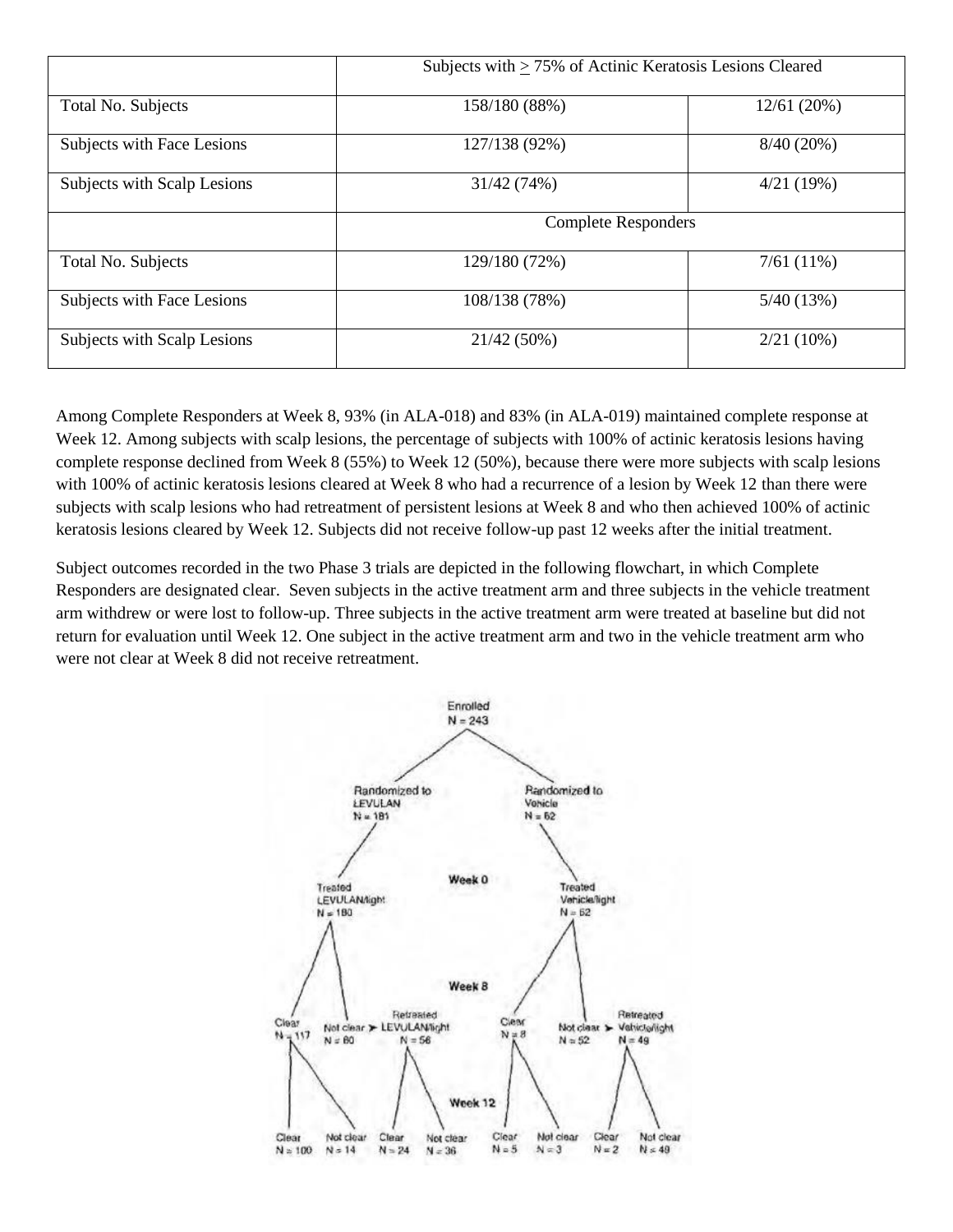An open-label trial enrolled 110 subjects with 4 to 10 clinically typical, discrete actinic keratoses on the face or scalp, but not both locations. The target lesions were treated with the LEVULAN KERASTICK topical solution plus BLU-U Blue Light Photodynamic Therapy Illuminator. Any treated lesions that were not clear at Month 2 (Week 8) were re-treated. Subjects were followed monthly for 12 months. Lesions were designated as cleared if the lesion had completely cleared and adherent scaling plaques of actinic keratoses were no longer evident on the surface of the treated skin when palpated. The percentages of subjects in whom 100% of treated lesions were cleared (Complete Responders) by month, starting at Month 3 (Week 12), are shown in Figure 4. Of the 72 subjects with 100% of treated lesions cleared (Complete Responders) at Month 3, 53% had a recurrence by Month 12. A total of 748 individual lesions were treated; 539 were treated once and 209 were treated twice. At Month 3, 624 lesions (83%) were cleared. From Month 3 through Month 12 of the trial, 476 lesions (64%) remained clear. See Figure 5. Of the 624 treated lesions determined cleared at Month 3, 24% had recurred by Month 12, while 5% were lost to follow-up and their recurrence status is unknown.



Figure 5 Percent of Lesions Cleared at Month 3 and Remaining Clear Through Month 12 (N=748 Lesions)



#### <span id="page-15-0"></span>**14.2 Actinic Keratoses of the Upper Extremities**

The safety and efficacy of LEVULAN KERASTICK topical solution plus BLU-U Blue Light Photodynamic Therapy Illuminator at  $10$ J/cm<sup>2</sup> to treat actinic keratoses of the upper extremities has been evaluated in a multicenter randomized, parallel-group, evaluator-blinded, vehicle-controlled trial of 269 subjects.

In this trial (CP0108), 269 subjects with 4 -15 mild to moderate actinic keratoses on the upper extremities (dorsal hand/forearm area between the elbow and the base of the fingers) were treated with LEVULAN KERASTICK topical solution and BLU-U Blue Light Photodynamic Therapy Illuminator. Subjects ranged from 45 to 90 years of age (mean 68 years) and 90% had Fitzpatrick Skin Type I, II or III. No subjects had Fitzpatrick Skin Type V or VI. Approximately 70% of subjects were male and all subjects were Caucasian.

Subjects were randomized to treatment in a 1:1 ratio to receive either LEVULAN KERASTICK topical solution or vehicle. Treatment was applied to 4-15 lesions on one dorsal hand/forearm on each subject, and occluded for the three-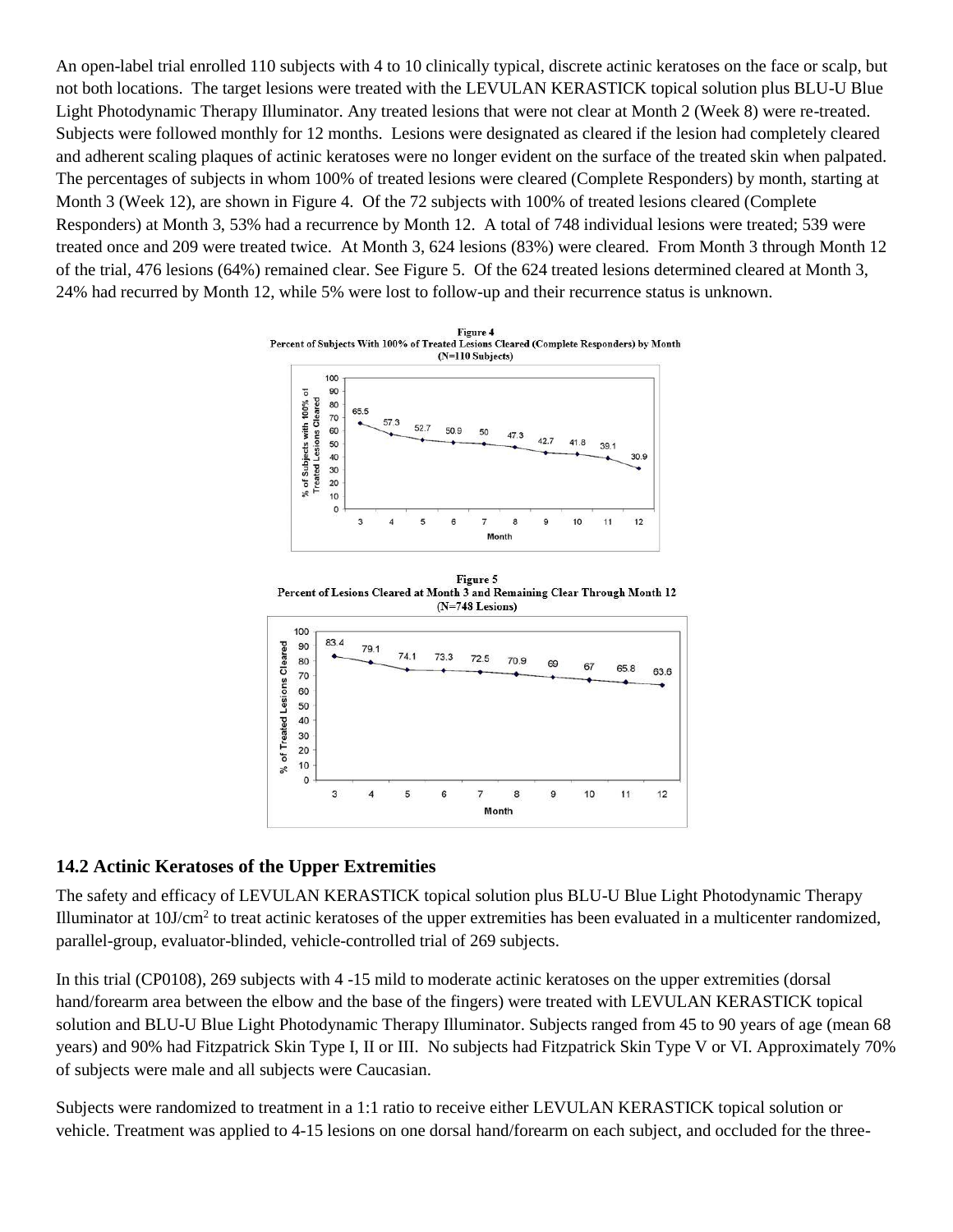hour incubation period before treatment with 10 J/cm<sup>2</sup> blue light delivered at 10 mW/cm<sup>2</sup>. Treatment was repeated at Week 8 if any actinic keratosis lesions were present in the treatment area.

The primary endpoint was the proportion of subjects with complete clearance of all actinic keratosis lesions in the treatment area 12 weeks after initial treatment. The results of the trial are presented in [Table 8.](#page-16-3)

### <span id="page-16-3"></span>**Table 8 – Number and Percentage of Subjects with Actinic Keratosis of the Upper Extremities Achieving Complete Clearance at Week 12**

|        | <b>LEVULAN KERASTICK</b><br><b>Topical Solution + PDT</b> | Vehicle + PDT |
|--------|-----------------------------------------------------------|---------------|
| CP0108 | 42/135 (31%)                                              | 17/134(13%)   |

Subject outcomes recorded in the trial of the upper extremities are depicted in the following flowchart.



Subjects who achieved complete clearance at Week 12 entered a 12-month follow-up period. Subjects who received LEVULAN KERASTICK topical solution with blue light and achieved complete clearance at Week 12 in CP0108A had a recurrence rate of 58% (22/38) at 12 months, where recurrence was defined as the presence of at least one previously treated lesion in the treatment area at any visit during the 12-month follow-up period.

# <span id="page-16-0"></span>**16 HOW SUPPLIED/STORAGE AND HANDLING**

## <span id="page-16-1"></span>**16.1 How Supplied**

The LEVULAN KERASTICK for topical solution, 20%, is supplied in packs of 6 applicators. Each LEVULAN KERASTICK applicator is for single use and consists of a plastic tube containing two sealed glass ampules and an applicator tip. One ampule contains 1.5 mL of solution vehicle. The other ampule contains 354 mg of aminolevulinic acid HCl. The applicator is covered with a protective cardboard sleeve and cap.

# <span id="page-16-2"></span>**16.2 Product Package - NDC Number**

Carton of 6 LEVULAN KERASTICK for topical solution, 20% applicators 67308-101-06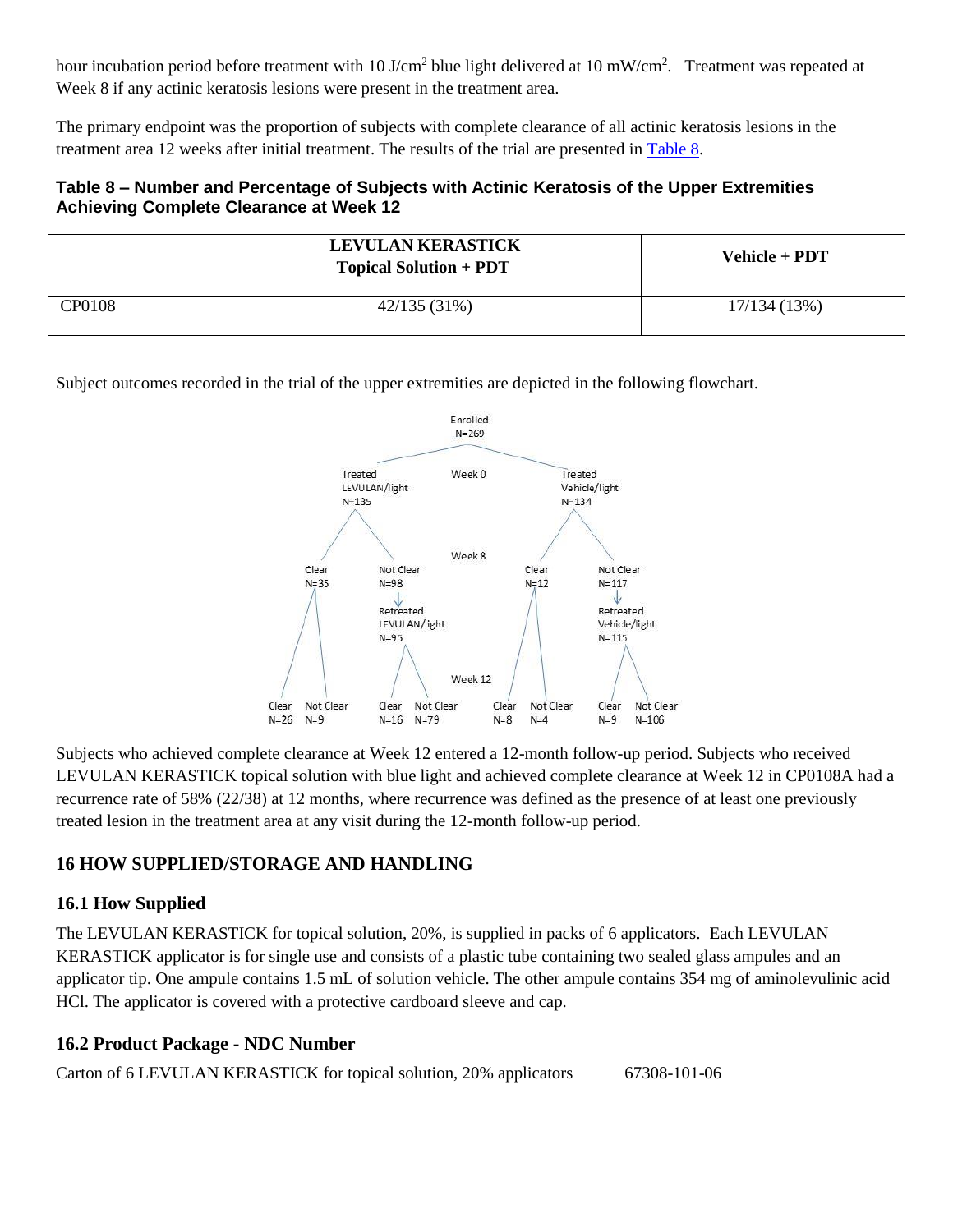## <span id="page-17-0"></span>**16.3 Storage**

Store between 20° - 25 °C (68° - 77 °F); excursions permitted to 15°- 30 °C (59° - 86 °F) [See USP Controlled Room Temperature]. The LEVULAN KERASTICK topical solution should be used immediately following preparation (dissolution). Solution application must be completed within 2 hours of preparation. An applicator that has been prepared must be discarded 2 hours after mixing (dissolving) and a new LEVULAN KERASTICK applicator used, if needed.

# <span id="page-17-1"></span>**17 PATIENT COUNSELING INFORMATION**

Advise the patient to read the FDA-approved patient labeling (Patient Information and Instructions for Use).

#### **Transient Amnestic Episodes**

Transient episodes of amnesia have been reported with LEVULAN KERASTICK in combination with BLU-U Blue Light Photodynamic Therapy Illuminator. Advise patients and their families or caregivers to contact their healthcare provider if memory impairment, confusion, or disorientation is observed *[see [Warnings and Precautions \(5.1\)\]](#page-5-0).*

#### **Photosensitivity**

Transient episodes of amnesia have been reported with LEVULAN KERASTICK in combination with BLU-U Blue Light Photodynamic Therapy Illuminator. Advise patients and their families or caregivers to contact their healthcare provider if memory impairment, confusion, or disorientation is observed *[see [Warnings and Precautions \(5.2\)\]](#page-6-0).*

Advise patients that after LEVULAN KERASTICK topical solution has been applied, the treatment site will become photosensitive and that they should avoid exposure of the photosensitive treatment sites to sunlight or bright indoor light (e.g., examination lamps, operating room lamps, tanning beds, or lights at close proximity) for 40 hours. Exposure may result in a stinging and/or burning sensation and may cause erythema and/or edema of the lesions *[see [Warnings and](#page-6-0)  [Precautions \(5.2\)\]](#page-6-0).*

Advise patients to protect treated lesions from the sun by wearing a wide-brimmed hat or similar head covering of lightopaque material, and/or a long-sleeved shirt and/or gloves. Advise patients sunscreens will not protect against photosensitivity reactions caused by visible light. It has not been determined if perspiration can spread the LEVULAN KERASTICK topical solution outside the treatment site to the eye or surrounding skin *[see [Warnings and Precautions](#page-6-0)  [\(5.2\)\]](#page-6-0).*

If for any reason the patient cannot return for blue light treatment during the prescribed period after applying LEVULAN KERASTICK topical solution, advise patients to call the doctor. Advise patient to continue to avoid exposure of the photosensitized lesions to sunlight or prolonged or intense light for at least 40 hours. If stinging and/or burning is noted, exposure to light should be reduced *[see [Warnings and Precautions \(5.2\)\]](#page-6-0).*

Advise patients to avoid certain medications that may enhance the phototoxic reaction to PDT *[se[e Drug Interactions \(7\)\]](#page-9-0)*.

#### **Common Adverse Reactions**

Inform patients that treatment with LEVULAN KERASTICK topical solution plus BLU-U Blue Light Photodynamic Therapy Illuminator may result in sensitivity to light, skin irritation and local skin reactions including erythema, edema, stinging/burning, scaling, crusting, oozing, vesiculation, wheal, scabbing, pustules, ulceration, itching, erosion, hypo/hyperpigmentation, bleeding, tenderness, dysesthesia, and dryness.

LEVULAN, KERASTICK, KERASTICK KRUSHER, BLU-U, and DUSA are registered trademarks of DUSA Pharmaceuticals, Inc., a Sun Pharma company © 2020 Sun Pharmaceutical Industries, Inc. All rights reserved.

Manufactured by: Sun Pharmaceutical Industries, Inc. Billerica, MA, 01821